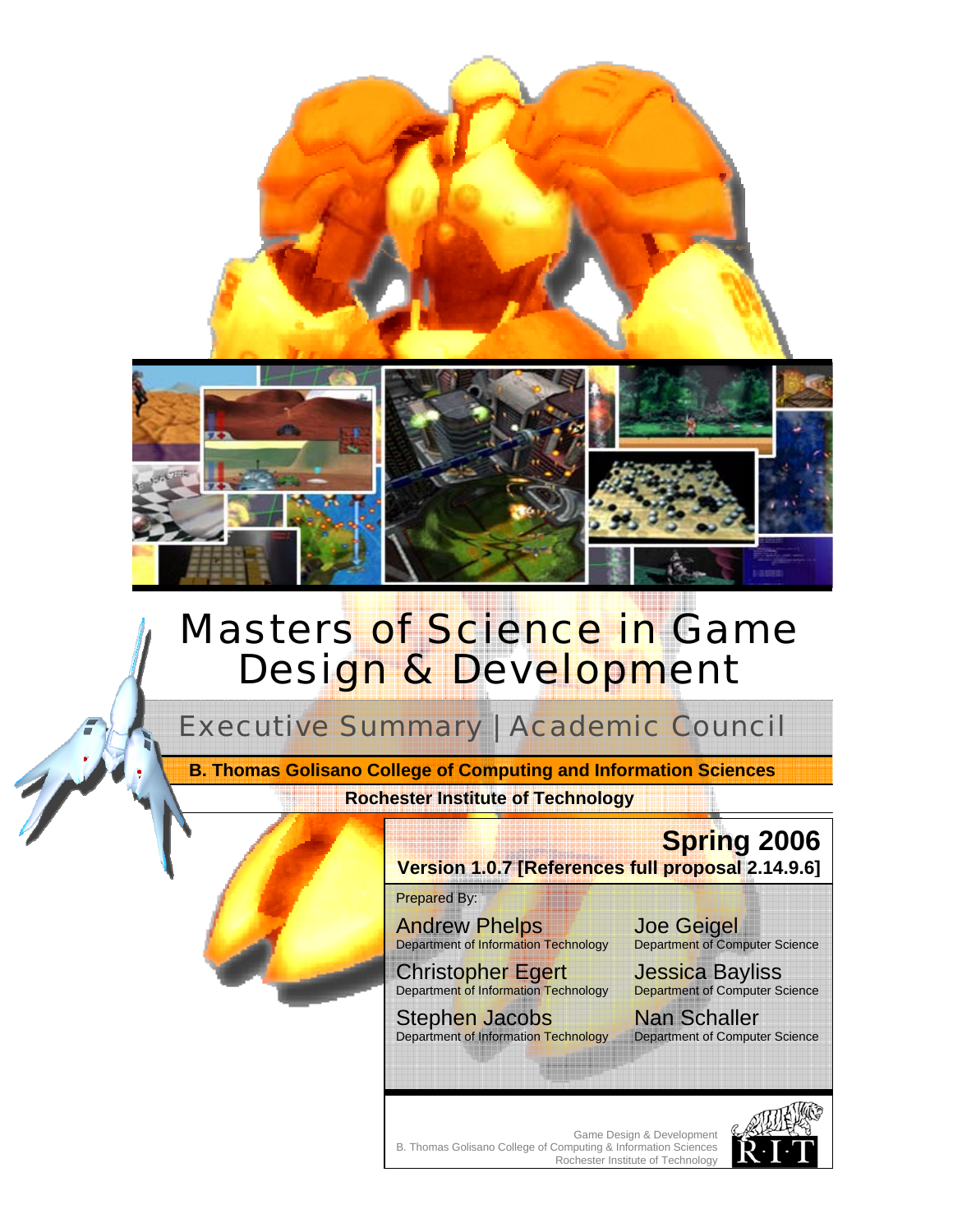# **Table of Contents**



| I.              |                                                               |  |
|-----------------|---------------------------------------------------------------|--|
| П.              |                                                               |  |
| III.            |                                                               |  |
| IV.             |                                                               |  |
| A.              |                                                               |  |
| 1.              |                                                               |  |
| 2.              |                                                               |  |
| 3.              |                                                               |  |
| $B$ .           |                                                               |  |
| 1.              |                                                               |  |
| 2.              |                                                               |  |
| V.              | Overview of the MS in Game Design & Development Curriculum  9 |  |
| A.              |                                                               |  |
| <i>B.</i>       |                                                               |  |
| 1.              |                                                               |  |
| $\mathcal{C}$ . |                                                               |  |
| D.              |                                                               |  |
| 1.              |                                                               |  |
| 2.              |                                                               |  |
| 3.              |                                                               |  |
| VI.             |                                                               |  |
| A.              |                                                               |  |
| <i>B.</i>       |                                                               |  |
| 1.              |                                                               |  |
| 2.              |                                                               |  |
| 3.              |                                                               |  |
| 4.              |                                                               |  |
| 5.              |                                                               |  |
| 6.              |                                                               |  |
| VII.            |                                                               |  |
| A.              |                                                               |  |
| 1.              |                                                               |  |
| 2.              |                                                               |  |
|                 | a.                                                            |  |
|                 |                                                               |  |
|                 | $\mathbf{b}$ .                                                |  |
|                 | $C_{\bullet}$                                                 |  |
|                 | d.                                                            |  |
|                 | e.                                                            |  |
| 3.              |                                                               |  |
| 4.              |                                                               |  |



**MAGE** Game Design & Development<br>  $\begin{matrix}\n\mathbb{Q}_1 \\
\mathbb{Q}_2 \\
\mathbb{Q}_3\n\end{matrix}$  B. Thomas Golisano College of Computing<br>
8. Information Sciences<br>
Rochester Institute of Technology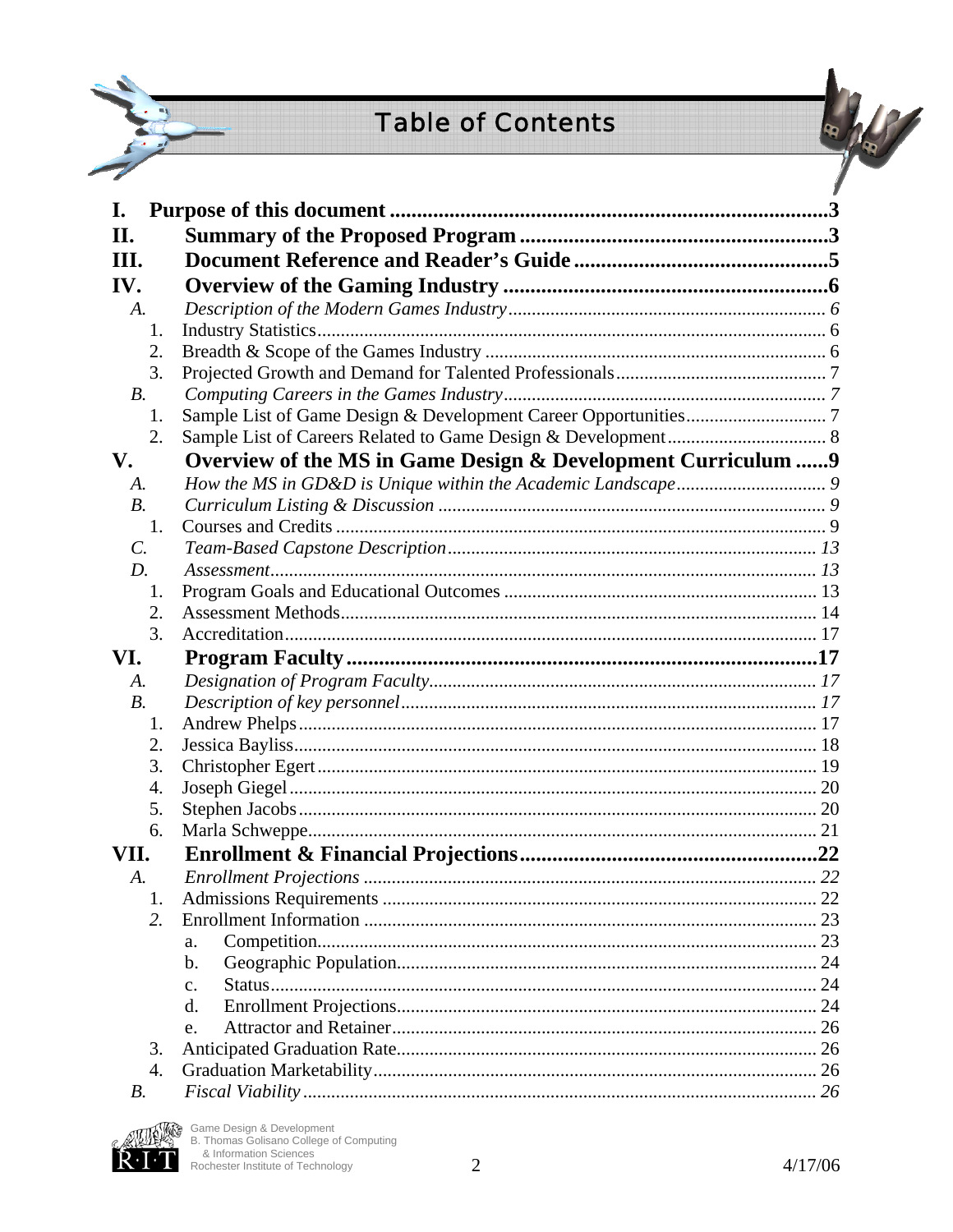|       |                | 29  |
|-------|----------------|-----|
| VIII. |                | .29 |
| 4.    |                |     |
| 3.    |                |     |
| 2.    |                |     |
|       | g.             |     |
|       | f.             |     |
|       | e.             |     |
|       | d.             |     |
|       | $\mathbf{C}$ . |     |
|       | b.             |     |
|       | a.             |     |
|       |                |     |

## **I. Purpose of this document**

This document offers an executive summary of the materials found in the full proposal for the Masters of Science in Game Design and Development. The full proposal is constructed around the proposal format prescribed by the RIT Provost's Office, and has strong overlap with the proposal format for the New York State Office of Education. This document is specifically prepared for members of the RIT Academic Senate as a succinct version of the full proposal, created specifically to expedite the process of discussion and review. The entire proposal document, as well as any and all supplementary documentation, is available for review either by request or at the Academic Senate Office.

It is our sincere hope that you will find the proposed program to be an outstanding addition to the already incredible collection of programs available at the Institute. Reviewers seeking responses to specific questions are encouraged to contact either Andrew Phelps or Dr. Christopher Egert directly, at any time, using the following contact information:

| <b>Andrew Phelps</b>                           | <b>Christopher Egert, Ph.D.</b>                |
|------------------------------------------------|------------------------------------------------|
| Director, Game Design & Development            | Assistant Professor of Information Technology  |
| College of Computing & Information Sciences    | College of Computing & Information Sciences    |
| Building 70, Room 2559, Information Technology | Building 70, Room 2515, Information Technology |
| 102 Lomb Memorial Drive, Rochester, NY 14623   | 102 Lomb Memorial Drive, Rochester, NY, 14623  |
| $amp@$ it.rit.edu                              | $\text{cae@it.rit.edu}$                        |
| 585-475-6758                                   | 585-475-4873                                   |
|                                                |                                                |

# **II. Summary of the Proposed Program**

The Masters of Science in Game Design and Development defines a program of study that allows students to explore the entertainment technology landscape as well as other related areas. The program focuses its technical roots in the Computing and Information Sciences disciplines, while simultaneously covering the breadth of the development landscape through involvement in topics such as computer graphics design, human-computer interaction, interactive narrative, and



Rochester Institute of Technology 3 3 3 4/17/06 Game Design & Development B. Thomas Golisano College of Computing & Information Sciences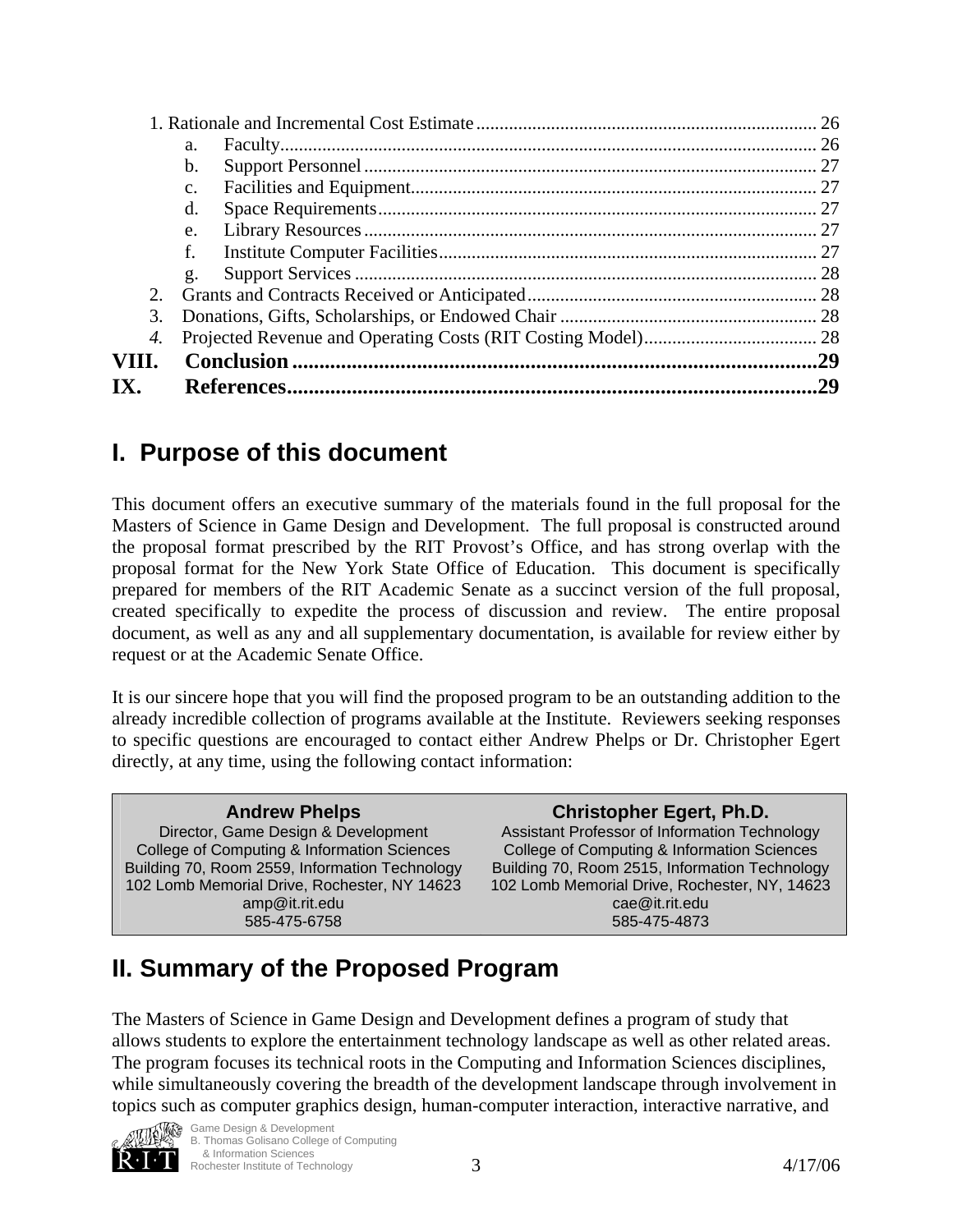game world design. The program is characterized by a clear focus on development, but meets the industry need to graduate developers that will be involved in the design process from the beginning, just as they are in the professional field. The degree is intended specifically for students that aspire to hold careers within the professional games industry or a related field such as simulation, edutainment or visualization, and focuses on producing graduates that understand the technical roots of their medium, the possibilities that creative application of software development affords, and the way in which their industry operates.

The program is a 2-year, cohort-based program in which students are admitted through a portfolio review process and subsequently pursue a "*major*" sequence of six courses to guarantee depth within a specialization area relative to game development, and a "*minor*" of three courses specifically outside their major area of study. In addition, all students will complete a seminar track of five courses within the program that ties students specializing in various majors together, and explores the overlap and interconnection of their work as well as providing a framework of understanding for the professional industry as a whole.

Upon completion of their coursework, students are organized into development teams that construct a working game engine and software title as a capstone experience, with both individual and group requirements. The capstone experience culminates in a private defense before program faculty as well as a public exhibition. The capstone project, the focus on teambased collaborative development, the seminar track on industry issues, and the applied nature of the coursework all work together to provide a comprehensive treatment of the subject.

The proposed program directly addresses the needs of the professional game design and development industry. This conclusion follows numerous interactions between the authors of this document and high-level industry and academic professionals and leaders in the field. Typical employees hired from traditional computing majors need a minimum of 6 months retraining to work with artists and game production teams. The proposed degree seeks to reduce this retread time, and offer graduates prepared to hit the ground running! In addition to introducing skilled graduates into the workforce, this program also offers opportunity for several avenues of applied research within the B. Thomas Golisano College of Computing: core program faculty have already begun publishing in this space, and have secured funding from Microsoft Research for their efforts in games research and education.

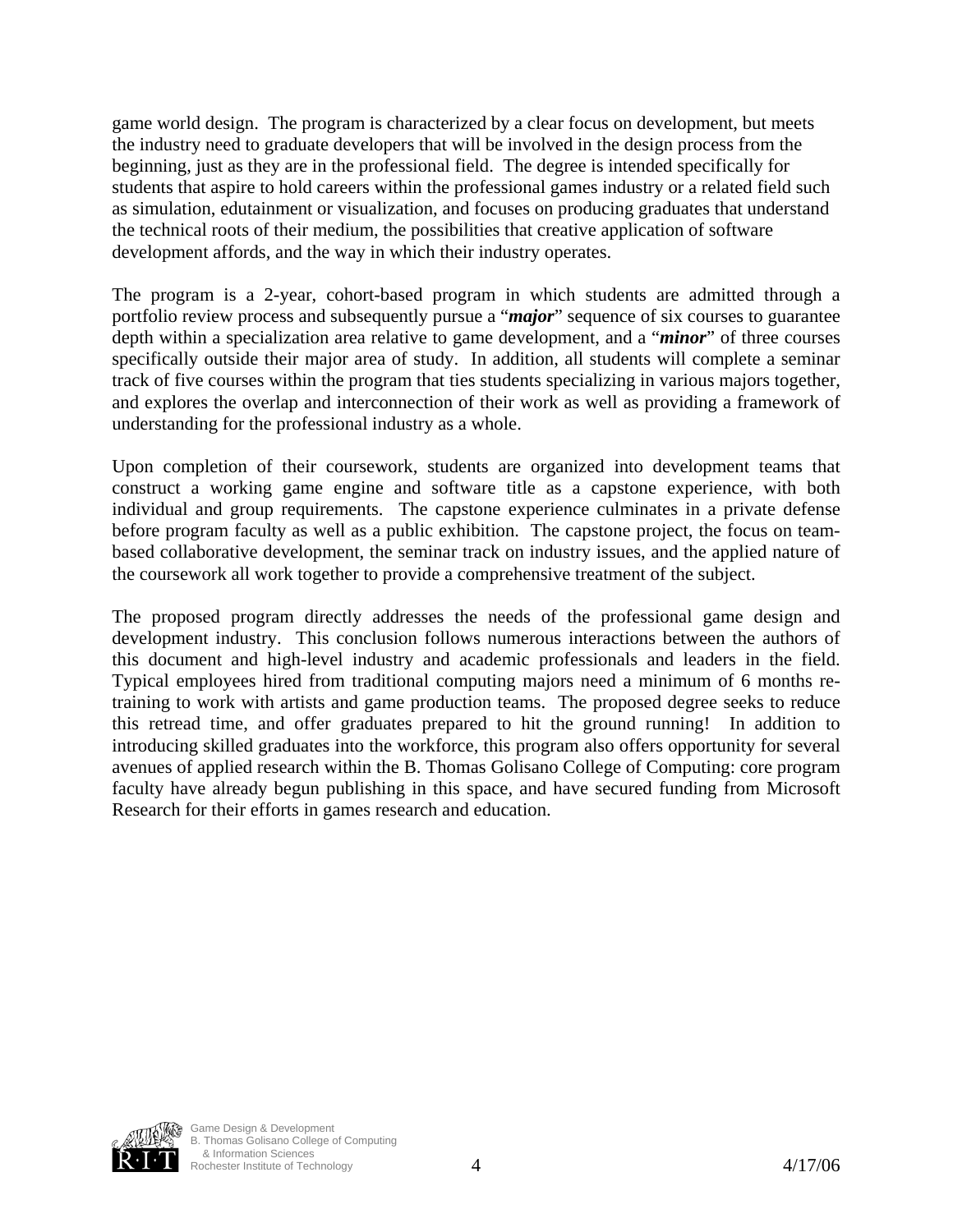## **III.Document Reference and Reader's Guide**

The entire proposal is comprised of five (5) total documents, four of which were used to construct this summary (the fifth document) for members of the Academic Council. A small description of each of the other documents is presented here:



## **Masters of Science in Game Design & Development: Degree Proposal**

[ Blue Cover ]

This is the formal degree proposal, which closely mirrors the NY State Department of Education degree proposal form, but with additional information for the Rochester Institute of Technology. All letters of support, financial and enrollment models, and full justifications for the proposal are found here.



#### **Masters of Science in Game Design & Development: Implementation Details & Frequently Asked Questions**  [ Red Cover ]

This is a FAQ document that attempts to respond to some of the questions that the authors of the degree proposal encountered at various levels of the curriculum review process, including information on portfolio review and how the proposed program will currently integrate with undergraduates already at RIT.



#### **Masters of Science in Game Design & Development: Team Based Capstone Frequently Asked Questions**  [ Purple Cover ]

This is a FAQ document that attempts to more thoroughly explain our concept for a team-based capstone than the formal proposal document, because the formal proposal is limited to the form prescribed by the RIT Provost's Office (which mimics the format prescribed by the NY State Department of Education). Notes on the implementation of the capstone for the proposed degree are found here.



## **SRADUATE MASTERS OF SCIENCE IN GAME DESIGN & Development: Degree Proposal Overview**

[ Green Cover ]

This document is the PowerPoint presentation used for the presentations to Graduate Council and the Academic Senate at RIT. A copy of these slides, with a notes page, is included in the full proposal document listed above.



 $\frac{1}{4}$  Rochester Institute of Technology  $\frac{5}{5}$ Game Design & Development B. Thomas Golisano College of Computing & Information Sciences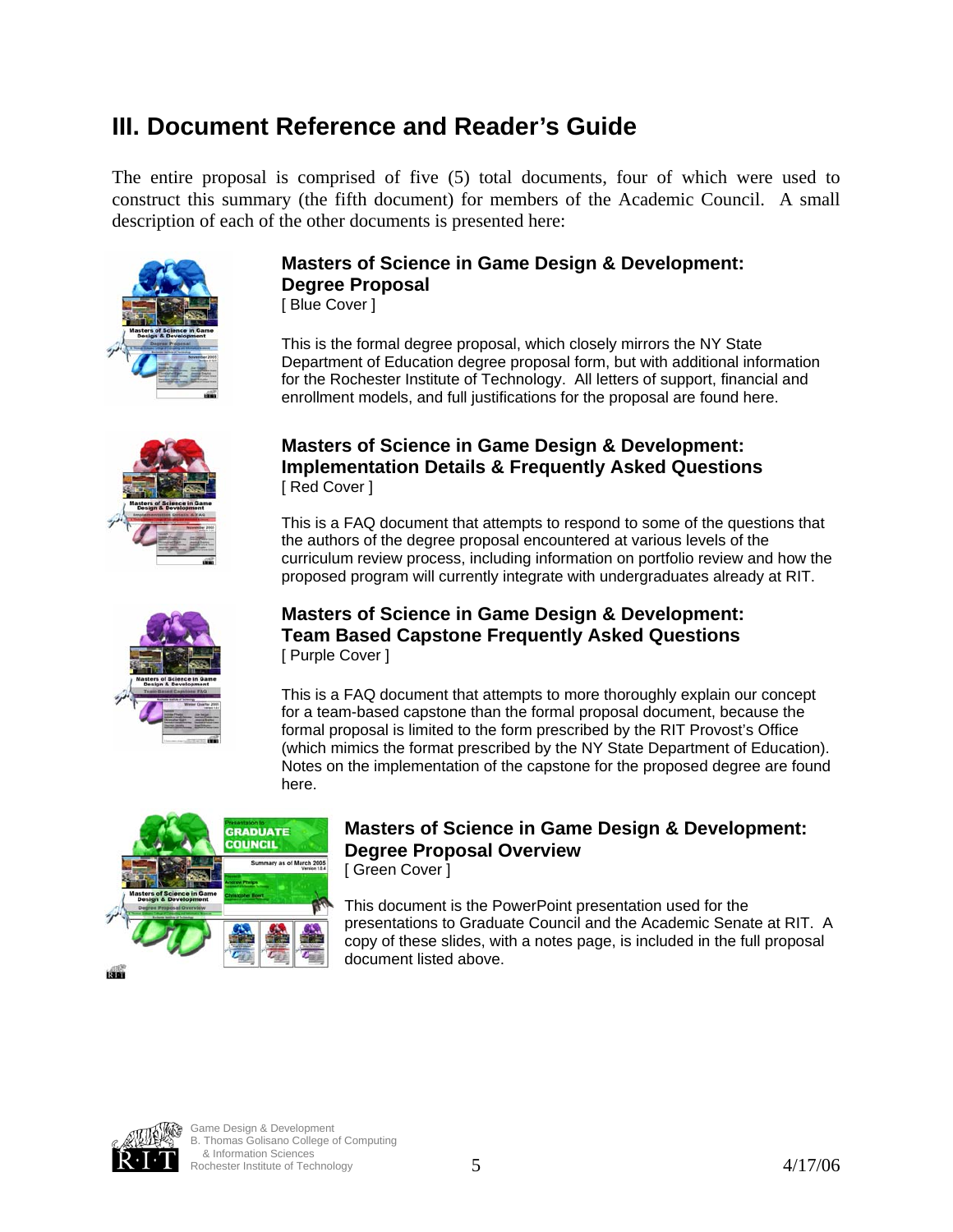## **IV. Overview of the Gaming Industry**

#### *A. Description of the Modern Games Industry*

#### **1. Industry Statistics**

The computer games industry produces software for home computers, game machines, on-line games, and arcade games as well as console hardware, portable game platforms, and mobile multi-function devices. In 2004, the industry realized sales of between \$7.3 billon and \$8.2 billion for software in the United States alone (Entertainment Software Association, 2005; PricewaterhouseCoopers, 2005a). The sale of associated hardware brings this figure closer to \$18.1 billion, not including the segment of the PC market hardware that is directly tied to games (Plunkett Research, 2005). On a global scale, the sale of video game software reached record levels of \$25.4 billion (PricewaterhouseCoopers, 2005a). In addition, the number of game unit sales made to consumers also reflects the strength of the gaming industry. Estimates for 2004 indicate that the industry sold 248 million software units within the United States for both personal computer and console systems (Entertainment Software Association, 2005). Estimates place the number of jobs in the areas of computer game design and development at 100 million employees in North America (Bass, 2005). This figure does not include the number of jobs associated with the distribution, marketing, and sales of computer game technology nor does it include ancillary professions that could be classified in the broader area of entertainment technology production.

#### **2. Breadth & Scope of the Games Industry**

Perhaps, even more important than the size of the industry is its breadth and scope. Computer games in all forms are, in fact, quite complex and serve as a rich and colorful form of entertainment to a variety of audiences. Games come in a variety of genres, including sports titles, educational games, strategic simulations, historical and military reenactment, cooperative games, science fiction and fantasy titles, construction-based games, and social interaction titles, as well as games that allow users to enact traditional war games. For the year 2004, market research indicated that 75% of all American head of households were computer game players, and 43% of those surveyed were women (Entertainment Software Association, 2005). Those surveyed ranged in age from 5 to 65, with an average age of 30 across all game genres. In addition, over 203 million game console units were sold within the United States in 2004 (Entertainment Software Association, 2005). The demand for game console software has also kept pace with hardware sales, with 52 console software titles selling in excess of 500,000 units (Entertainment Software Association, 2005). In all, the average game player will spend between 7.4 hours on average for women and 7.6 hours for men per week playing video games (Entertainment Software Association, 2005). Over 47% of Americans surveyed plan to buy at least one video game in 2005 (Entertainment Software Association, 2005). The prolific nature of games has even caused Hollywood to take notice since games have become a contender for consumer box office dollars (Holsen, 2004; Wong, 2004).



 $\frac{1}{4}$  Rochester Institute of Technology  $\frac{6}{4}$ Game Design & Development B. Thomas Golisano College of Computing & Information Sciences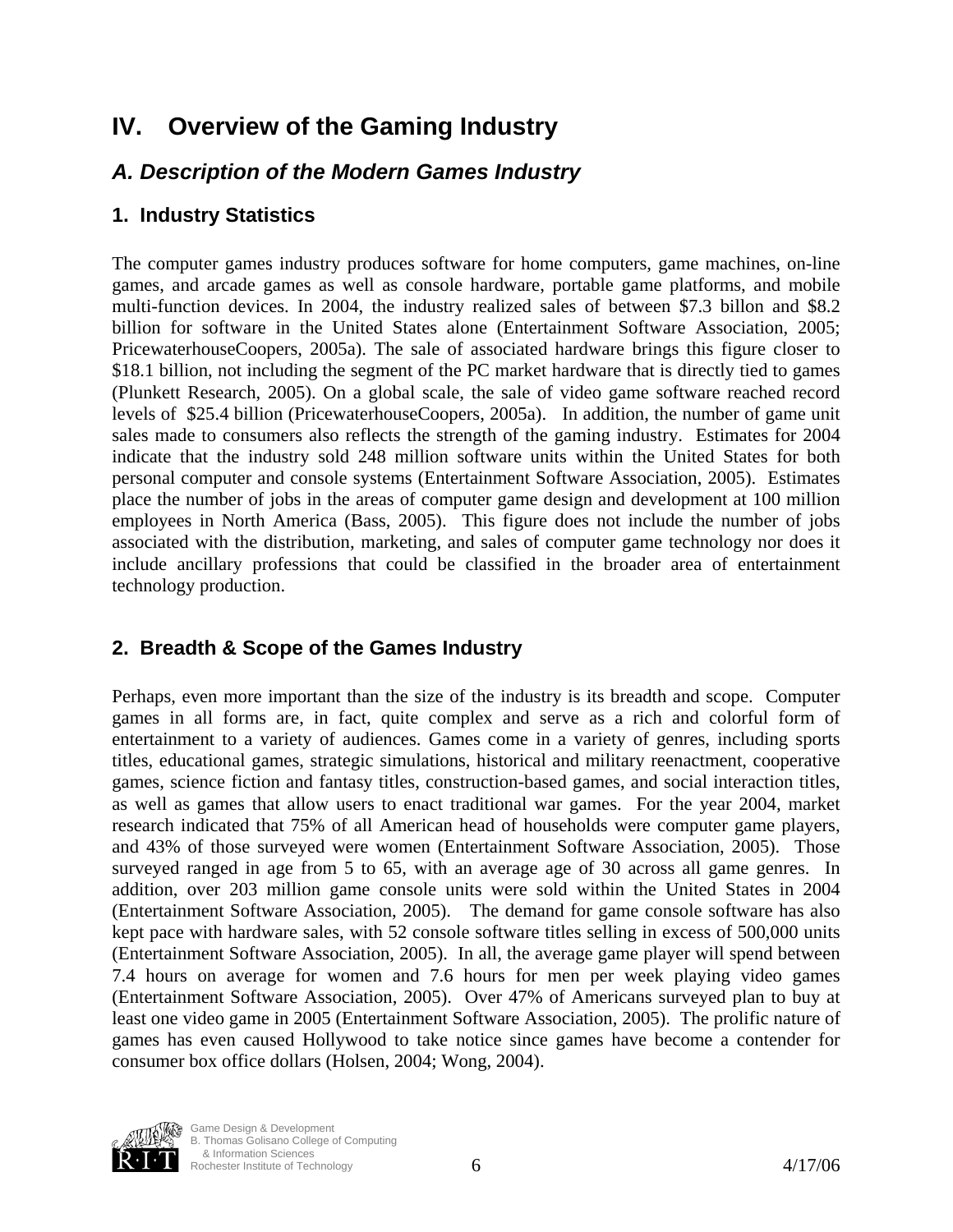#### **3. Projected Growth and Demand for Talented Professionals**

Sales of games and game-related hardware have continued to grow each year, despite economic downturns in nearly every other market segment. Current projections forecast a global growth rate in software sales of 16.5% compounded annually through 2009 (PricewaterhouseCoopers, 2005a). Facets of the game industry with the potential for explosive growth rates include wireless (cell phone, wireless PDA's, etc.) game software sales, projected at 49.3% compounded annually through 2009 (PricewaterhouseCoopers, 2005a) as well as consumer demand for online multi-player gaming experiences, with a projected consumer subscription spending increase of approximately 35% compounded annually through 2009 (PricewaterhouseCoopers, 2005b).

Given this projected growth across all sectors, it will come as no surprise that there is a huge need for talented developers within this arena. In countless conferences, meetings, and talks the authors have received a plethora of feedback from the industry stating over and over again the need for talented technologists that have an appreciation for and understanding of the commercial industry. It is without question that there are also opportunities for other majors, fields, and universities to produce graduates to help meet this demand; but we believe we are one of only a handful of schools actively producing graduates to help meet demand in the technical end of the field, while still infusing our students with a sense of game design culture and an understanding of the professional industry.

#### *B. Computing Careers in the Games Industry*

#### **1. Sample List of Game Design & Development Career Opportunities**

There are a wide variety of careers available in the games industry as shown by this partial list, taken from *Get in the Game: Careers in the Games Industry* and other sources (Hoekstra, 2000; Mencher, 2002; Olsen, 2004). Several students who have completed our existing undergraduate curriculum and/or graduate minor in game programming have gone on to pursue careers such as these, and have been hired by several companies including Microsoft, Sony, Electronic Arts, Linden Labs, and Vicarious Visions.

#### **Sample List of Game Design and Development Career Opportunities**

| Game Designer                      | Producer                            |
|------------------------------------|-------------------------------------|
| Level Designer                     | Network Engineer                    |
| <b>Junior Programmer</b>           | <b>System Administrator</b>         |
| <b>Lead Programmer</b>             | <b>Playability Tester</b>           |
| 2D/3D/Graphics Programmer          | <b>Quality Assurance Technician</b> |
| Artificial Intelligence Programmer | Narrative Design / Writer           |
| <b>Audio Programmer</b>            | Artist                              |

NOTE: This list does not reflect the business and legal side of the industry, as this is not expected to be part of the proposed degree. We also don't expect our graduates to be hired directly to all of these roles, mostly those on the left hand column (but there are always exceptions and as such the table is listed here in a more complete form).



Rochester Institute of Technology **2 117/06** Game Design & Development B. Thomas Golisano College of Computing & Information Sciences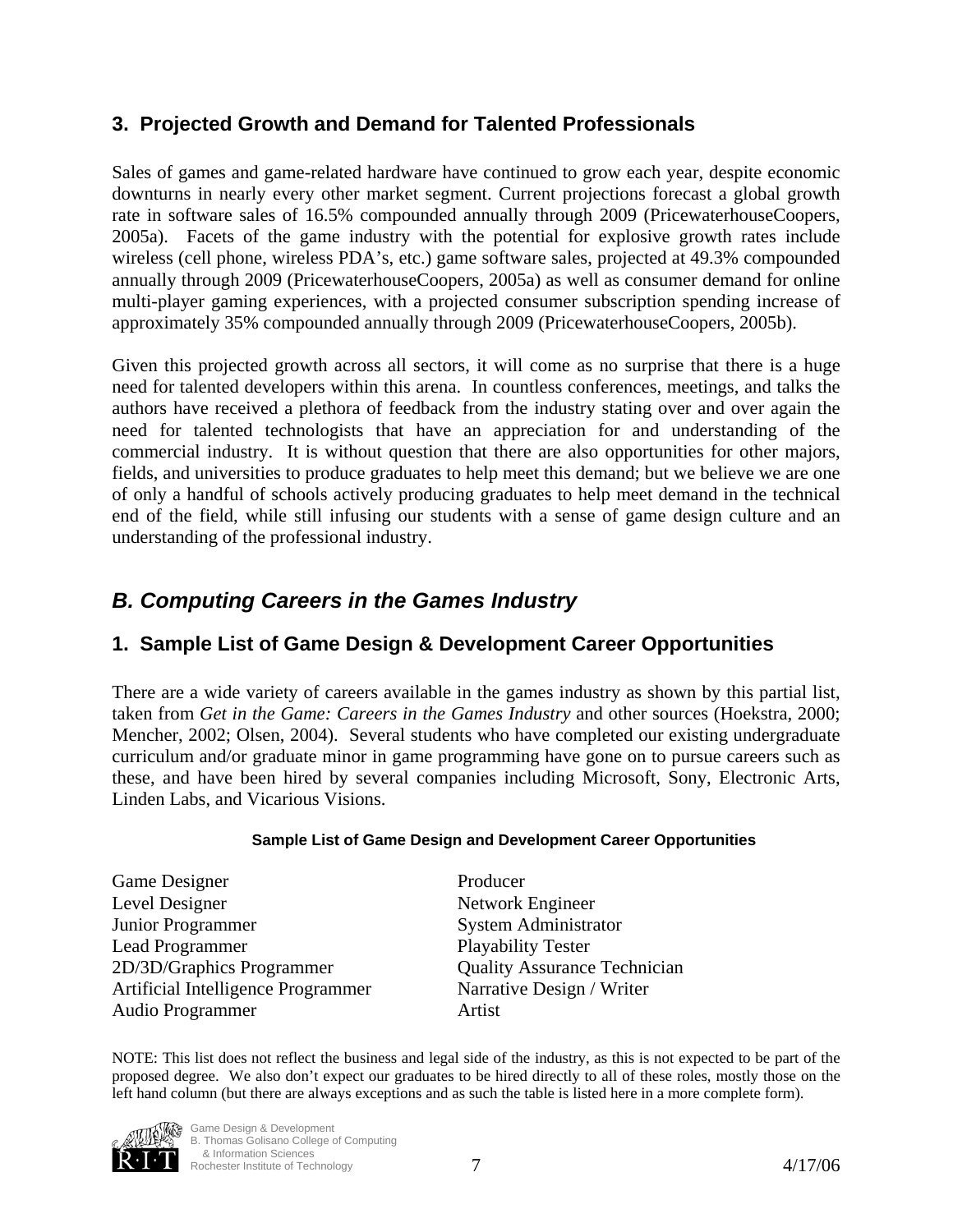#### **2. Sample List of Careers Related to Game Design & Development**

It is interesting to note the relationship that games have to the larger context of multiuser and/or real-time application development. The technology for games currently drives a significant portion of the technology used in scientific and data visualization, from graphics hardware to engine algorithms to technologies for multiple simultaneous users. Games and game technologies are currently used in many environments to support education on topics ranging from high-school science and biology to the study of computer programming. Games in fact overlap with a variety of fields, as shown in part in Figure 2. The technology is related to that used for simulation, visualization, collaborative engineering, and interactive systems. Games are created with building blocks from fields such as artificial intelligence, graphics, mathematics, art and



Figure 1: An extremely non-comprehensive list of overlap between Game Design & Development and existing fields of research.

design, and literature. They are similar in some respects to film as an artistic medium, have overlap with traditional painting, drawing, and music, and have direct ramifications on the study of psychology, sociology and popular culture.

Thus, there are career opportunities that are related to game design and development, and previous students who completed our existing undergraduate game curriculum have gone on to pursue careers in several of these related industries. These related career areas include:

- Scientific Interactive Visualization System Design
- Military Simulation and Training Systems Development
- Educational Systems Development
- Collaborative Software Experience Designer for Social Interactions
- Network Application Developer for Massively Multi-User Interactive Experiences
- Augmented Reality System Developer
- Related Entertainment Technology Disciplines
	- o Developer of Applications and Plug-ins for Image, Video, and Audio Experiences
	- o Development of Media Kiosks and Game-like Experiences for Physical Entertainment and Commercial Facilities

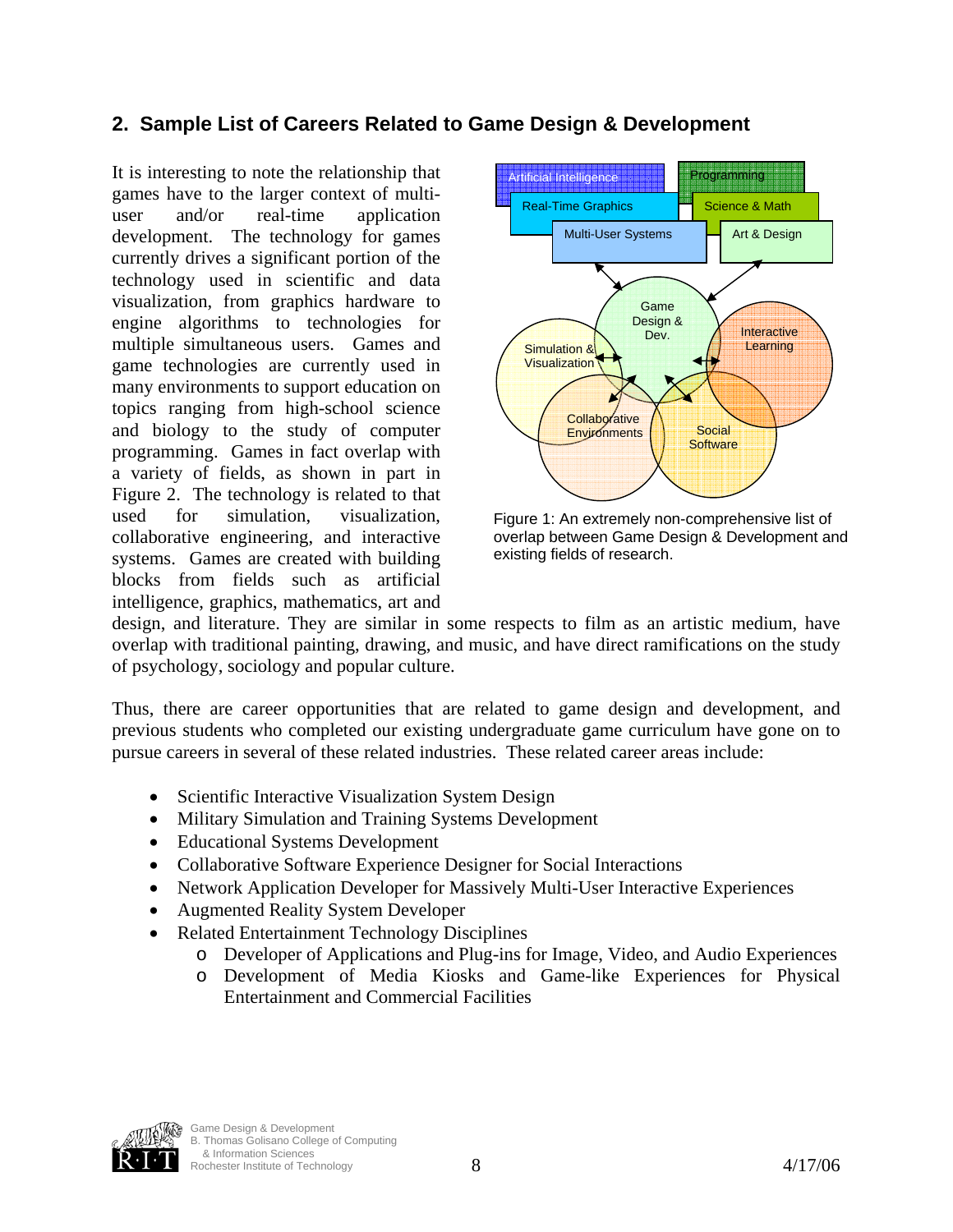## **V. Overview of the MS in Game Design & Development Curriculum**

#### *A. How the MS in GD&D is Unique within the Academic Landscape*

It is our belief that the gaming degree presented in this proposal is unique in New York State as well as nationally. Unlike other game related departments that have grown out of art and design, communications, or traditional sciences, this program is built upon a tradition of career-based education with strong foundations in the science of computing while still stressing the importance and relevance of art and the breadth of the game creation process. The strength of the programs upon which the degree will be built will ensure the creation of a competitive, viable graduate level program.

Additionally, our program relies on the deep technical focus that characterizes the RIT community. Approximately three-quarters of the programs known to exist that refer to themselves as "Game Design" programs do not contain any underlying coursework in software development. It is our belief that the medium *is not ready* to see this bifurcation of study: meaning that the technology that drives games and interactive experiences cannot be readily separated from their content. In order to become deeply versed in the totality of the phenomenon of games as medium, students must study not only the underlying theories of communication, cooperative development, and artistic expression. Furthermore, students must master the technical principles upon which games are designed and developed in order to appreciate the capabilities and limitations of the medium.

The focus on technical development, while leveraging a broader experience through teamwork and collaboration, sets this proposal apart from every other program we have studied thus far, while incorporating many elements from many diverse programs across the nation. RIT was, according to the NY Times, the first program in the country to offer graduate work specifically focused on the development aspects of game engines. This proposal seeks to build directly upon RIT's previous success in this area, and our very successful concentration in game programming, which has placed a number of graduates into the field, and which incorporates these same differences of approach from the rest of the academic landscape.

## *B. Curriculum Listing & Discussion*

#### **1. Courses and Credits**

Students entering the program are required to complete a major sequence (game engine development or artificial intelligence and simulation), a minor sequence (asset creation and animation, content authoring for games, human-computer interaction, database architecture and design, or a special topics minor) and a five-course seminar sequence that focuses on industry issues. As these courses are completed, students will form groups and work together to complete a capstone with both individual and group requirements, culminating in a defense before program faculty as well as a public showcase. The total number of credits for completion of all requirements is 62 credits. **Note that in the final quarter of study, students are registered for** 

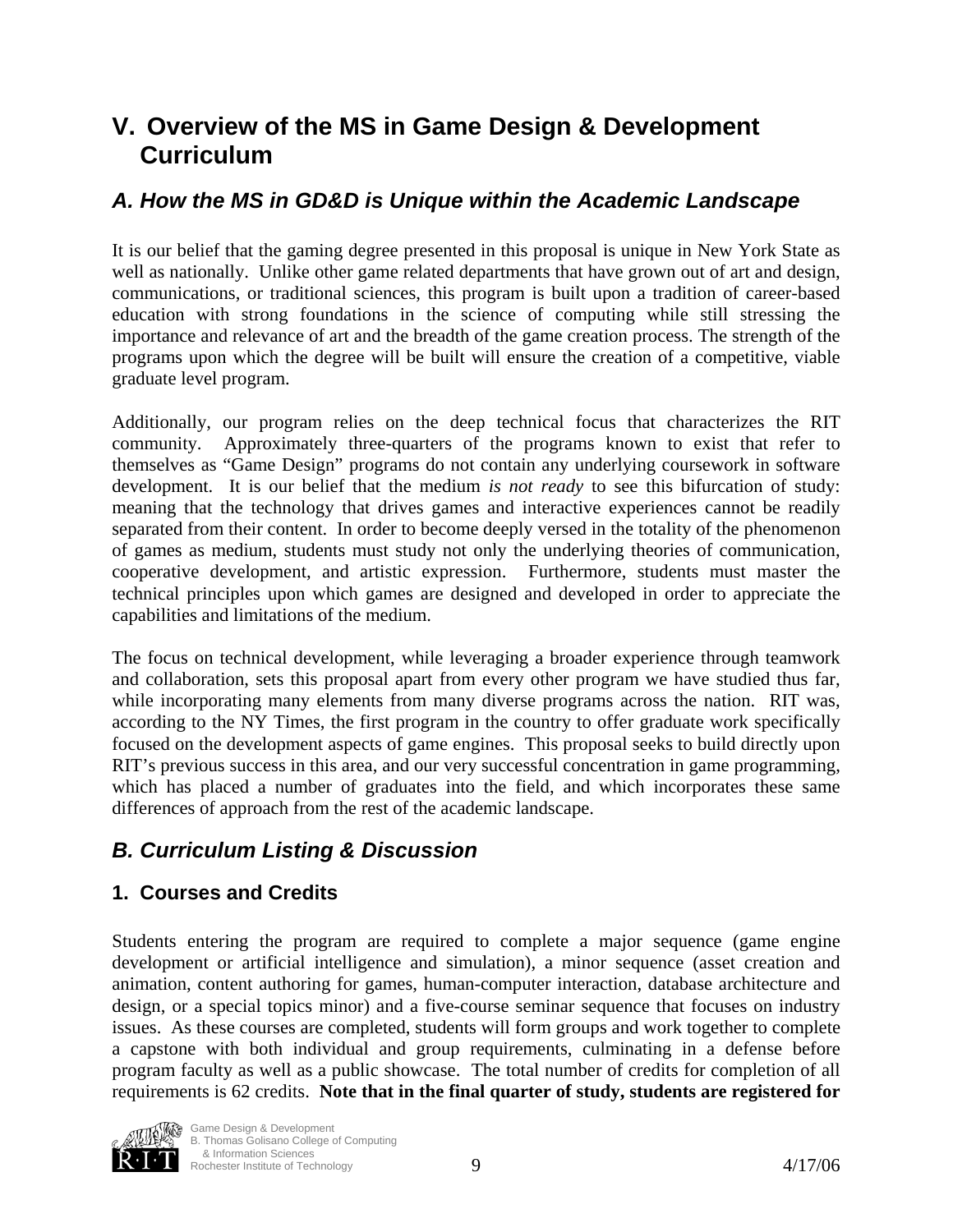**only 2 credits while working on their capstone implementation: this is not because the expectation is only for two credits of effort, but is instead intended as a cost-savings to students who have nearly reached the end of the program.** The cost models and enrollment figures take this reduced load into account.

Figure 3 (on the following page) indicates the flow of course tracks and sequences in this proposed degree program. The colors shown in Figure 3 (blue, green, aqua, and red) will be used consistently in all tables that follow to help identify whether courses are common to all students in the curriculum versus whether they belong to a particular track or sequence.

Three academic units host the courses associated with the degree. These units include the Computer Science Department (CS) and Information Technology Department (IT), which belong to the B. Thomas Golisano College of Computing and Information Science (GCCIS). Also included is the Computer Graphics Design Program (CGD) of the College of Imaging Arts and Science (CIAS).

Within each sequence or track, prerequisites will ensure the proper course progression, however major and minor tracks and the seminar sequence are taken in parallel as the student progresses through his or her coursework.



Figure 2: Cross-Disciplinary Support for the Game Design & Development Proposal

Students must successfully complete a total of 62 credit hours for this degree program. Although the credit hour requirements exceed the number prescribed for typical RIT Master's programs, the requirement is not considered excessive when compared to other graduate gaming degrees. Rationale for an increase in the required credit hours is based upon the necessity of having adequate breadth and depth in major and minor track areas as well as a capstone experience that reflects academic and industry needs.

Memos of support from all departments involved, including a cost estimate for any additional sections or new courses required by the program, are provided in the full proposal.

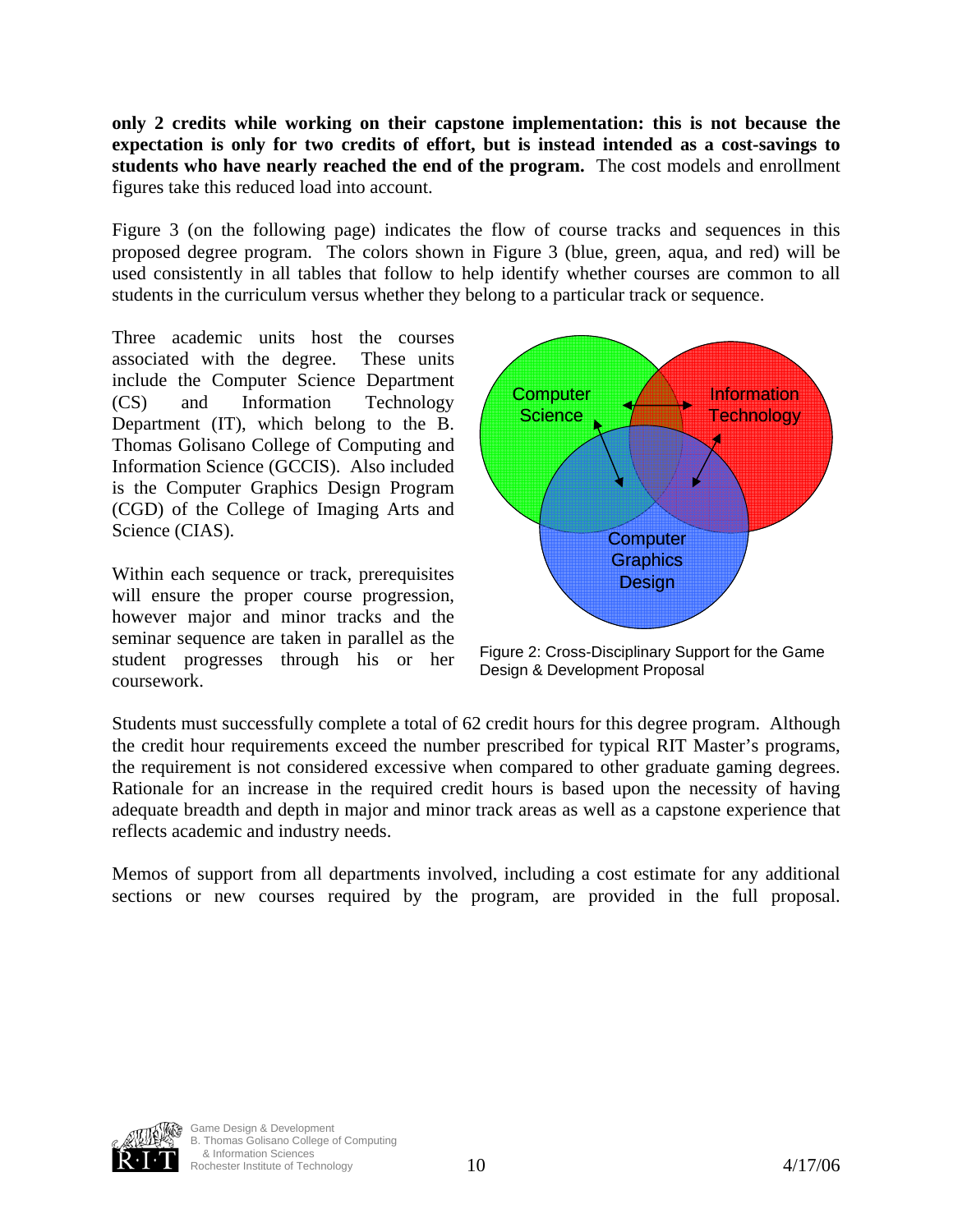# **Game Design and Development Curriculum**



Figure 3: Flow of required course areas in the proposed degree program.

The following tables indicate the actual courses that comprise each track or sequence selection. Each entry within a table will include the course number, the course name, the home department or group ( $CS =$  Computer Science,  $IT =$  Information Technology,  $CGD =$  Computer Graphics Design Program), number of credits, and the approval and deployment status of the course.

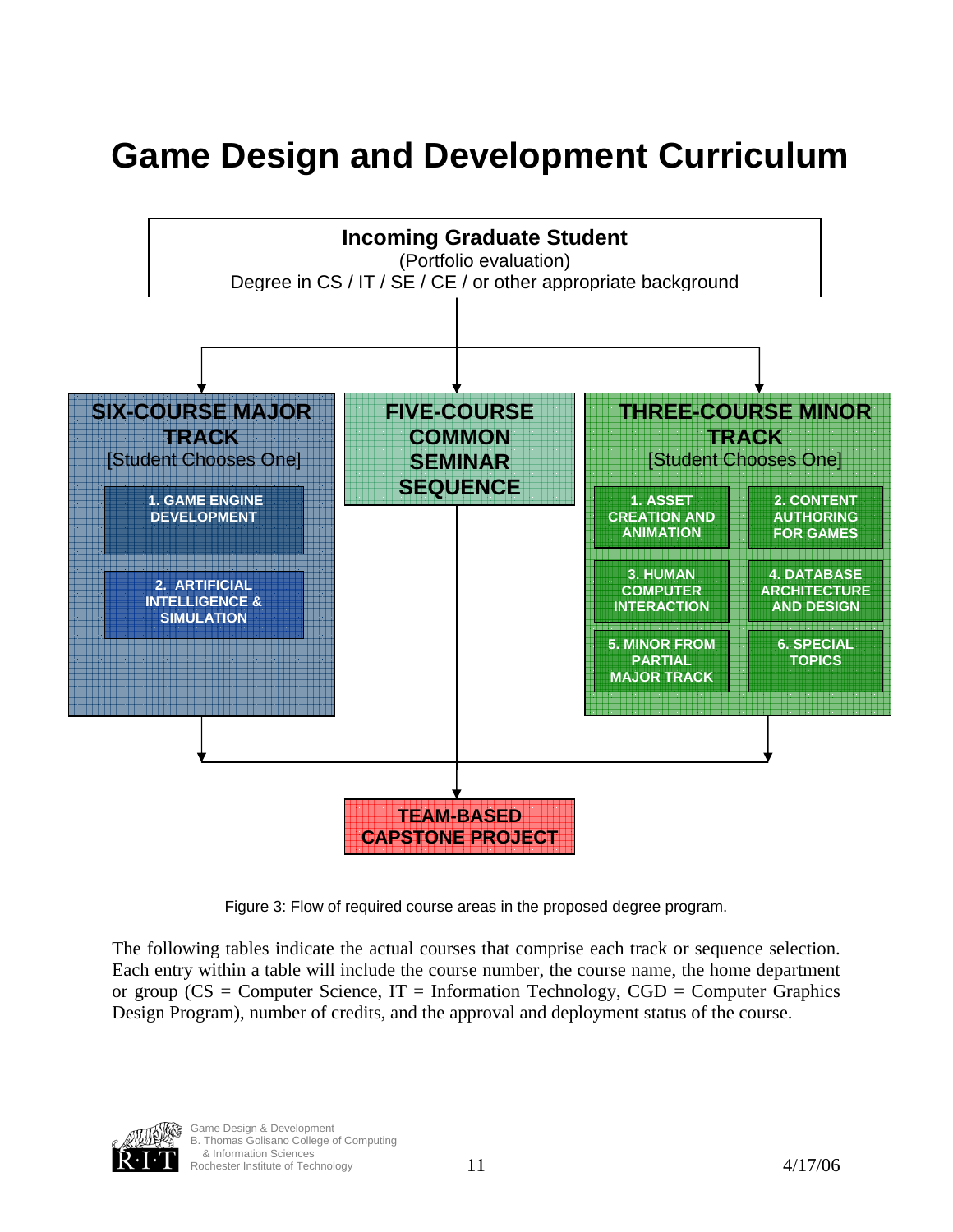## **MASTERS OF SCIENCE IN GAME DESIGN & DEVELOPMENT**



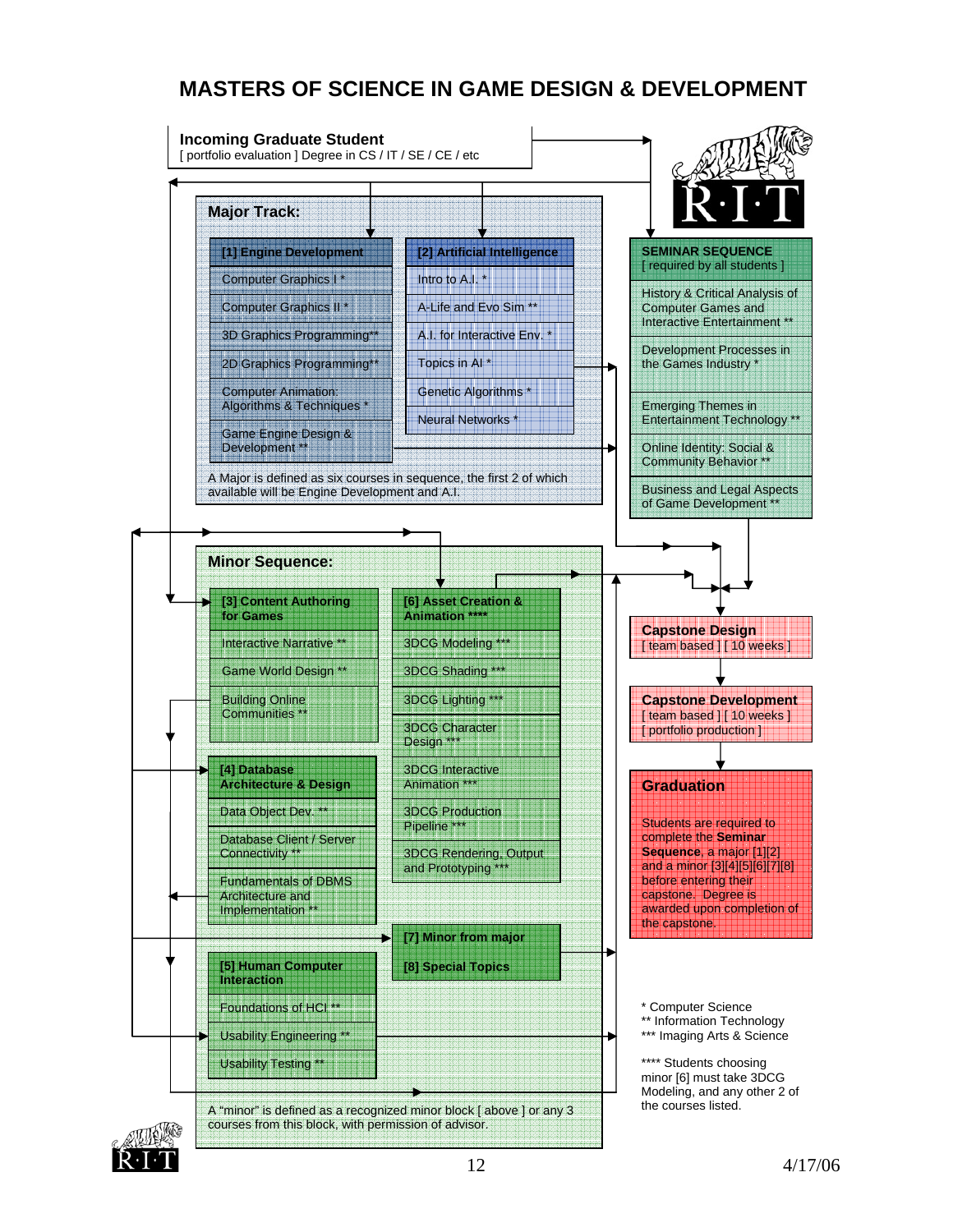## *C. Team-Based Capstone Description*

At the outset, it is important to note that our definition of a "team based capstone" does not release a student from requirements for individual review. Rather, it enforces the notion that there requirements are both individual and group in nature, and both of these must be fulfilled in order to complete the degree. It must be stressed that students *will still be evaluated on an individual basis by the faculty*. They will work in teams to create completed works within the field of Game Design & Development, but the will do so in clearly delineated roles of specialty, with individual responsibilities and deliverables. Students in the program will have completed a major and minor track in a given area of study, preparing them for roles in the capstone development teams, as well as a seminar series that studies the breadth of game development and the overlap between the tracks and specialties.

At the start of the winter quarter of a student's second year of the program, and informational meeting will be held for all members of the student's cohort. At this meeting an initial call for the formation of project teams will be announced. Students will then have the next week or two to formulate rough plans, and to recruit from the cohort the various team members necessary for completion of the project. Development teams will likely be approximately 4-5 students each. At the end of this period, the student teams will submit to the faculty a rough sketch of the proposed project, along with a clearly defined set of roles and responsibilities for each member of the team. Students are expected to specialize based upon interests discovered within the major and minor tracks, in mimicry of the roles on a professional game development team. This model of group formation and role-definition has been used with great success for the past three years in the Game Programming Concentration, and we expect it will be well received.

The program faculty will then review each proposal, and each development team will be assigned a faculty "chair," similar to the chair of a thesis committee. Each member of the team will then report both individually and as a group to their faculty chair as needed throughout the development cycle. During the next phase of winter quarter, students will flesh out the design of their proposed project, write their respective individual portions of a game design treatment, codevelop the overlapping portions of the same treatment, and work with their faculty chair to effectively plan and develop assets for implementation during the spring quarter. Also during this period, students will be finishing their remaining coursework (1 major sequence course and 1 seminar).

Following the private and public presentations, and the submission of the group and individual deliverables, the faculty chair of the development team, as well as the other faculty in attendance at the private presentation, will meet and assign a grade to each student in the cohort for the capstone development course, thus fulfilling the remaining requirement for graduation.

## *D. Assessment*

## **1. Program Goals and Educational Outcomes**

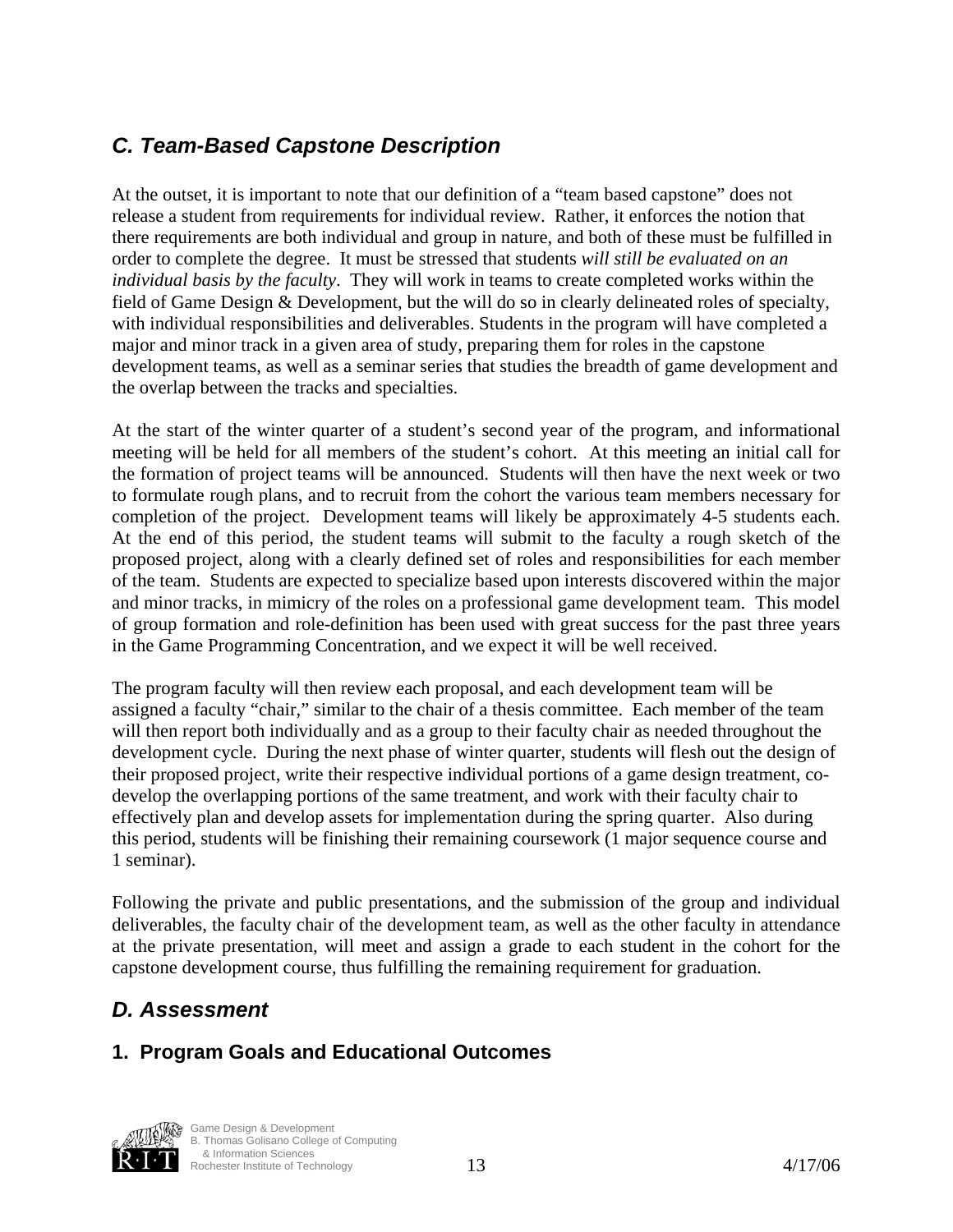The primary program goal of the Masters of Science in Game Design and Development is to produce successful professionals within the game design and development industry as well as in careers related to entertainment technology. Furthermore, it is a goal of this program to produce professionals who understand the multidisciplinary nature of the gaming field.

The program goals will be addressed through a number of anticipated program outcomes.

- Students will be able to relate current game development practices and processes to historical roots within the industry. Students will be able to incorporate lessons of success and failure from previous works into their own game constructs. To be assessed through course projects, culminating in the capstone experience.
- Students will be able to incorporate currently accepted development processes in the game industry towards their own game development. Assessed in projects in several courses, culminating in the capstone project.
- Students will be able to work effectively in multidisciplinary teams to create entertainment technology titles with awareness and respect for various authoring, development and maintenance roles. Assessed by successful completion of the capstone project, as well as several group projects in various courses.
- Students will be able to incorporate social and community theory into the construction of gaming and entertainment systems. Assessed through seminar completion, culminating in the capstone project.
- Students will recognize intellectual property and publishing issues as related to the entertainment technology industry. Assessed through coursework within the degree.
- Students will be able to participate in the construction of a working game or entertainment technology software title. Assessed through the completion of the capstone design and development project.

#### **2. Assessment Methods**

As the game design and development program spans multiple departments and colleges, assessment methods must be designed in a manner that promotes multidisciplinary understanding and allows for transparency in the intended goals and outcomes of courses as well as program procedures and policies. By performing regular and diligent assessment of the courses and the program, it is the intent that the evaluation process will help the faculty to maintain closer ties with students as well as each other and the industry as a whole.

The assessment process begins with and is controlled by the Administrative Committee. The Administrative Committee, or an officially appointed assessment subcommittee, will be charged with the responsibility of creating and maintaining assessment criteria and standards. The committee will consist of representatives from all three sponsoring departments or programs.

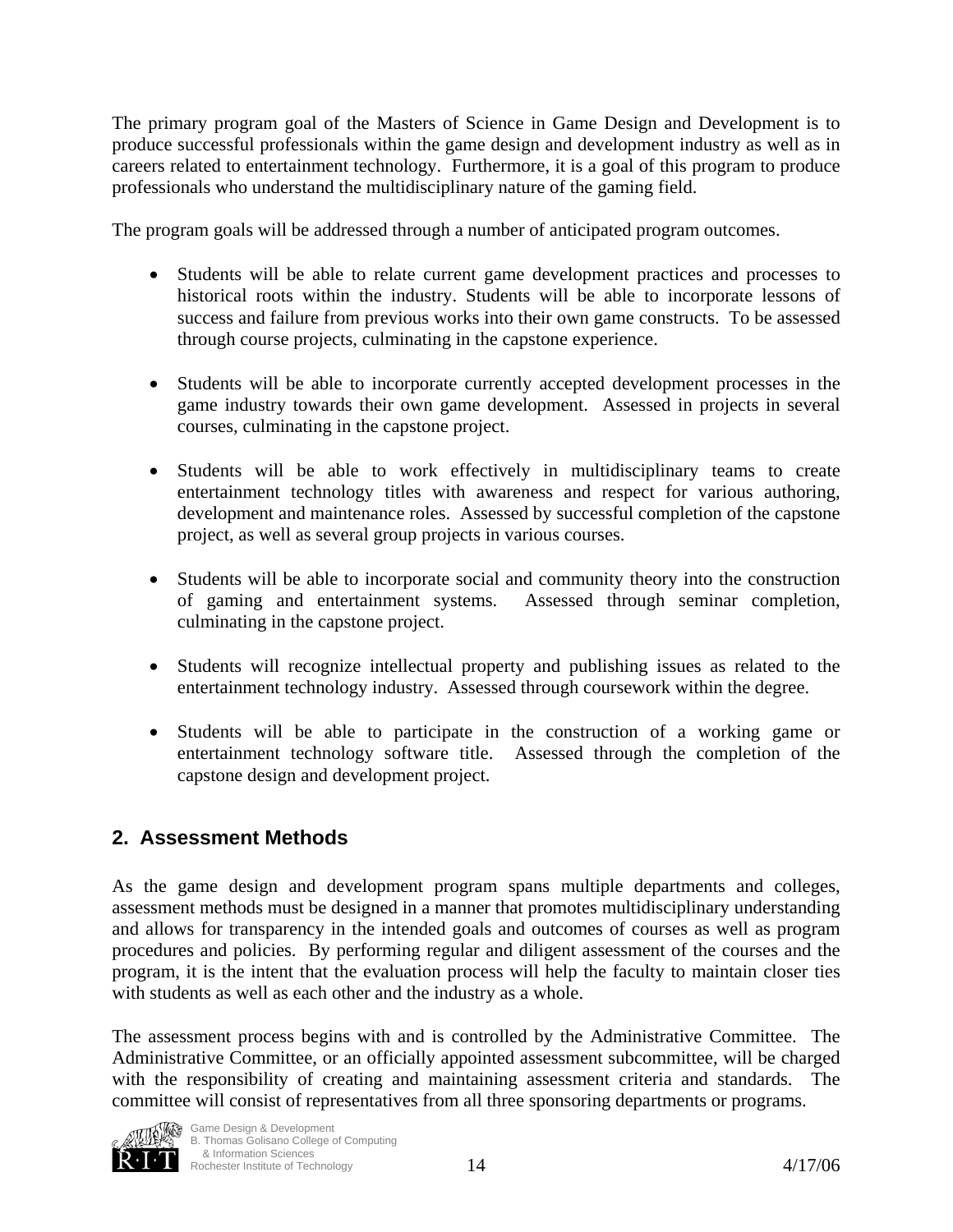

Figure 4: Assessment Cycle for the Game Design and Development Degree Program

Program evaluation will occur over a three-year cycle, as depicted in Figure 4. The evaluation process is divided into two categories, program curriculum as well as student and alumni satisfaction. Each academic year, the Administrative Committee will select a specific set of courses for evaluation, selecting equally from the major tracks, the minor tracks, the seminars, and the capstone experience.



 $\frac{15}{4/17/06}$ Game Design & Development B. Thomas Golisano College of Computing & Information Sciences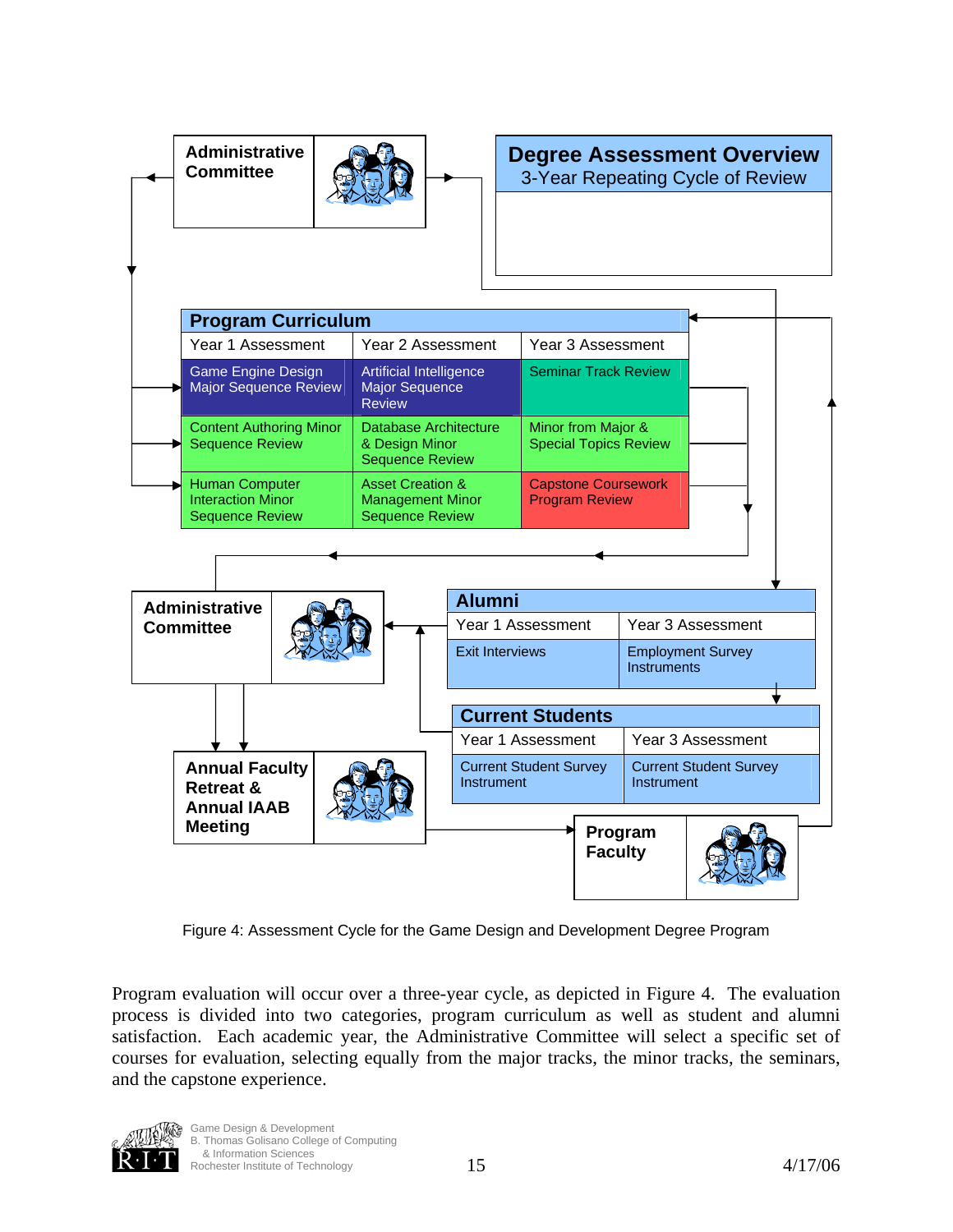From the selected courses, faculty will ascertain as to whether the course meets intended educational objectives as well as whether the course fits appropriately within the assigned track and the program as a whole. Part of the course assessment will come from analysis of student survey instruments, administered during the last week of the course.

As the faculty revise and develop course related materials, a review panel of faculty from the program will review the materials internally. The process will be formative in nature and will help to insure the applicability and quality of materials related to the coursework.

To address assessment of the current student body and alumni of this program, survey instruments will measure their overall satisfaction with the degree and applicability of the program to their overall career goals. While students are matriculated in the program, focus groups will be conducted with the faculty to determine if the program is meeting the student's educational expectations. After graduation, alumni will be surveyed at 1 year and at 3 years to determine if the program has successfully prepared them for their intended career path.

Furthermore, the Administrative Committee will compare selected accepted portfolio work relative to capstone projects in order to determine the growth of student competency as they progress through the program.

Another facet of assessment is the involvement of the Industrial and Academic Advisory Board (IAAB). Currently, each department's existing Industrial Advisory Board is comprised of select people who possess relevant backgrounds within the game industry and are directly involved with the game design and development process. These people have expressed an interest in advising this proposed degree program. Furthermore, Advisory Board members may also be selected directly from the game design and development industry. Members may also consist of academics from other universities or institutions with gaming or game related programs, degrees, or certificates. Finally, Advisory Board members may also consist of past graduates of the program who are working in industry or academia and who have a vested interest in the promotion and success of the degree program. In particular, the Advisory Board will provide insight and comment regarding particular content areas of the degree program, the overall direction of the degree, and how the degree matches the needs and future trends of the industry as a whole.

The results of curricular review, student focus groups, alumni survey instruments, and recommendations from individual IAAB members will be summarized and presented by the Administrative Committee to program faculty at an annual faculty retreat. The summary will also be presented to the Industrial and Academic Advisory Board at IAAB meeting, which will be conducted on a two-year cycle. After the results are presented, faculty will incorporate the feedback into curricular and program revisions.

Finally, the faculty will be responsible for disseminating classroom practice and results to juriedand peer-reviewed conferences and journals dealing with the academic aspects of game design and development as well as industrial practices. Potential avenues for publication include the ACM SIGGRAPH Educational Program, ACM SIGCSE, ACM SIGITE, ACM SIGCHI, and the Game Developer's Conference.

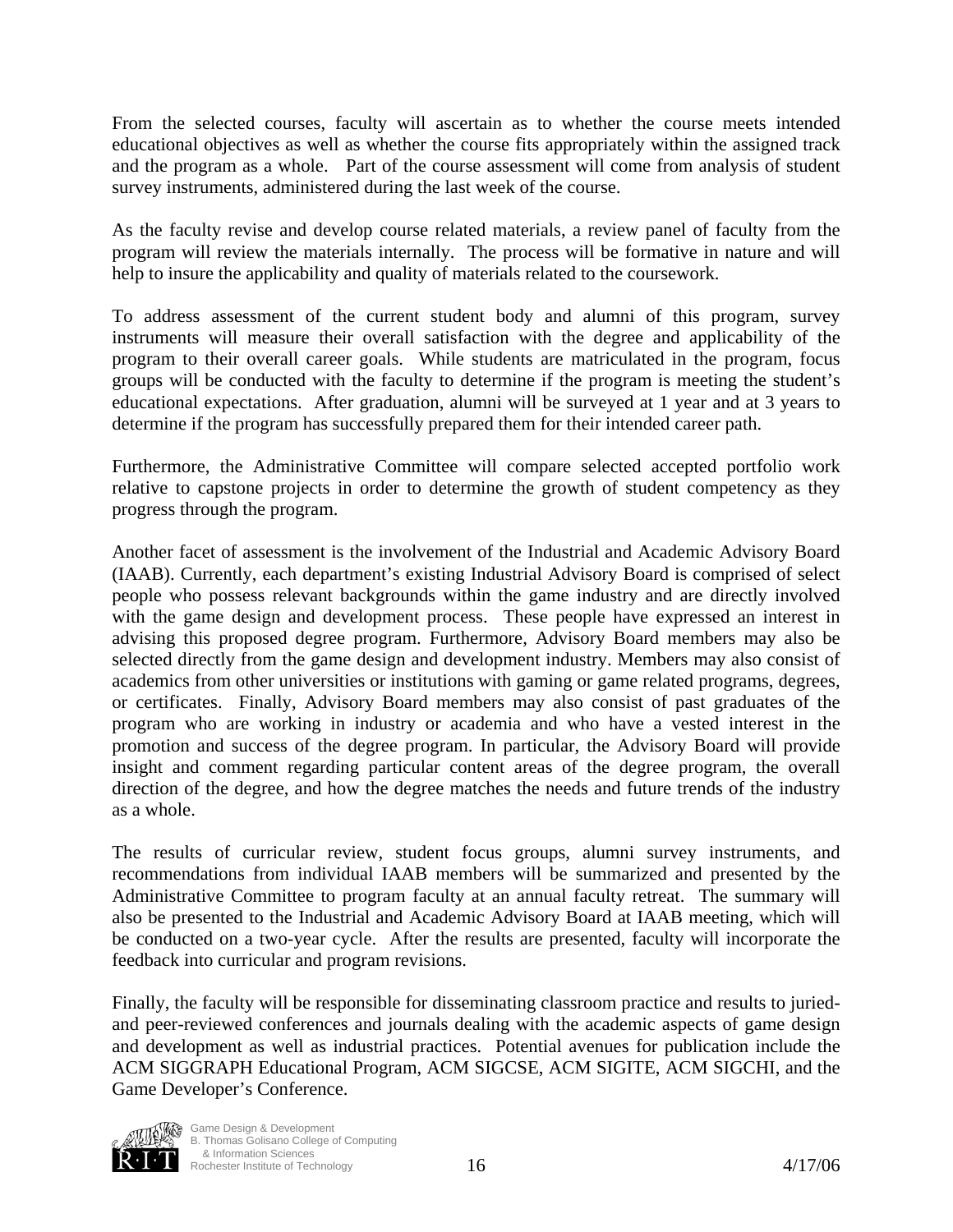Appropriate and authorized personnel within each home department and the Institute may examine course materials and representative student work at any time upon request.

#### **3. Accreditation**

General accreditation of courses within the Game Design and Development program will occur as part of RIT's involvement with the Middle States accreditation process. At present, there is no professional organization or agency with the capability or authority to accredit a graduate game design and development program. Since the majority of courses in this proposal are contained within other degrees and certificate programs, they would be reviewed as part of required accreditation processes within each department or college. In the future, if a suitable professional accreditation organization or agency should come into existence, the faculty members of the Game Design and Development program will endeavor to be associated with the creation, implementation, and deployment of accreditation standards.

# **VI. Program Faculty**

## *A. Designation of Program Faculty*

Within the full proposal, there are nineteen faculty that teach various courses within the degree (far more than are listed here). However, there are a select number of faculty that are designated as "program faculty" – i.e. those faculty that teach more than half-time within the proposed program, and whose academic interests are more directly focused upon the goals of the program.

There are six faculty designated as program faculty within the degree:

Andrew Phelps: Director of Game Design & Development, GCCIS (program director) Chris Egert: Department of Information Technology, GCCIS Steven Jacobs: Department of Information Technology, GCCIS Jessica Bayliss: Department of Computer Science, GCCIS Joe Giegel: Department of Computer Science, GCCIS Marla Schweppe: Department of Computer Graphics Design: CIAS

## *B. Description of key personnel*

#### **1. Andrew Phelps**

M.S. in Information Technology, Rochester Institute of Technology, 1999.

Professor Phelps is nationally recognized for his contributions in the areas of academic game and entertainment technology scholarship. He currently serves on the advisory board on the International Association for Game Education and Research. He has also served as a contributing editor for the International Game Developer's Association Special Interest Group on

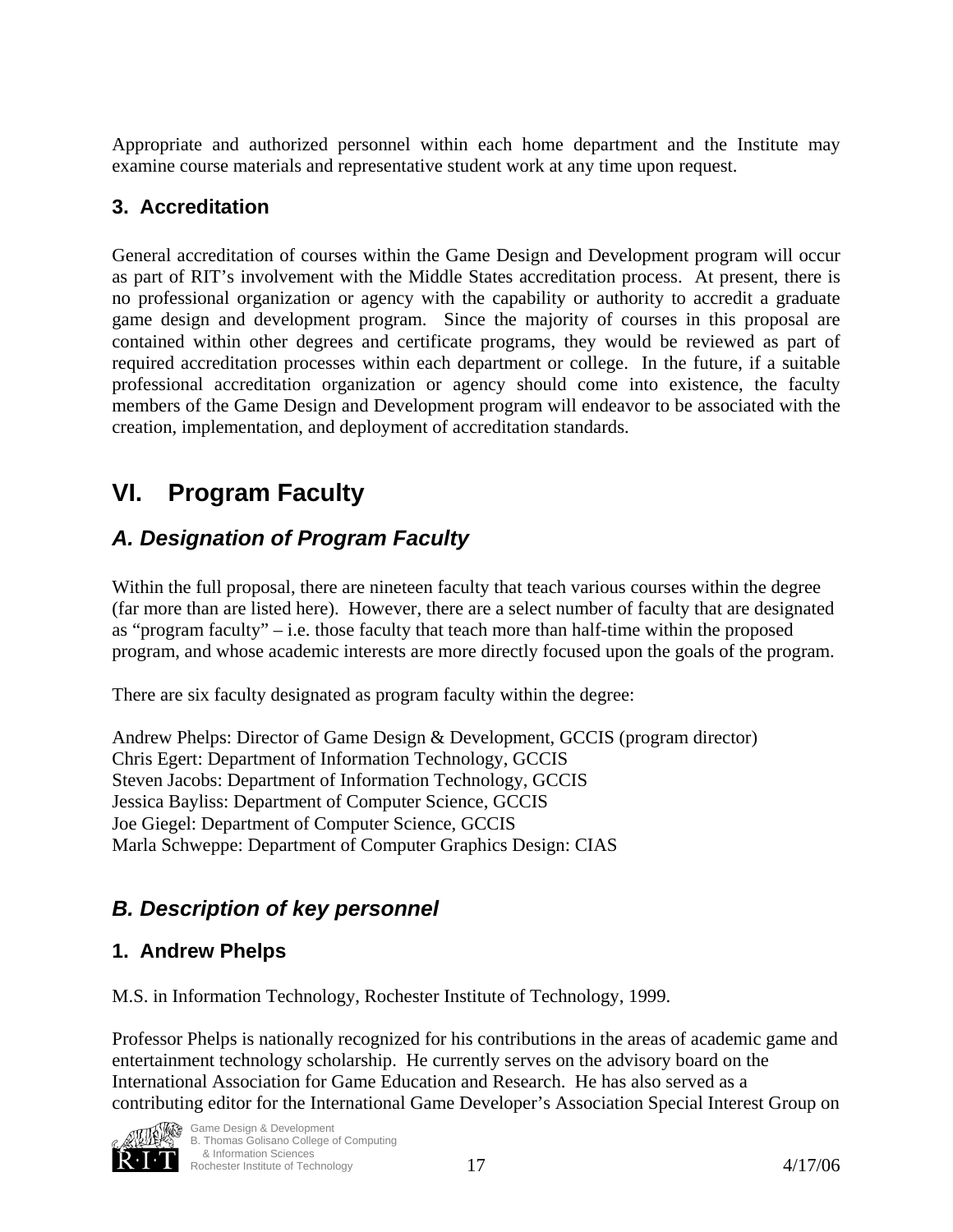Online and Downloadable Games from 2002-2004. He has been elected and has served as a cochair on the VRML consortium's External Authoring Interface committee, which created the standards document for VRML and External Programming Language interoperability (1999- 2001). Professor Phelps has also been elected and as served on the V-Learn board of directors, a not-for-profit organization sponsored by Cornell University, University of Washington, Harvard, and other academic institutions (2000-2003). Professor Phelps has also been invited to participate in invited evaluation panels, workshops, and panels hosted by Macromedia, Inc. Professor Phelps has published numerous peer-reviewed and popular press articles on entertainment technology and has talked at numerous national and international conferences by invitation. Professor Phelps has also secured a principal investigators grant from Microsoft for his work on M.U.P.P.E.T.S. (Multi-User Programming Pedagogy for Enhancing Traditional Study). He has also served on a number of department, college, and institute-level committees for graduate curricula. He has also been an invited member of program review and assessment committees for other games programs at both the baccalaureate and masters level.

**Areas of Interest**: Entertainment Technology, Game Engine Design and Implementation, Graphics Techniques and Algorithms, and Virtual World Design and Implementation.

#### **Selected Publications**:

Phelps, A., Principal Investigators Grant from Microsoft Corporation for M.U.P.P.E.T.S. (Multi-User Programming Pedagogy for Enhancing Traditional Study), 2005.

Bierre, K., Ventura, P., Phelps, A., and Egert, C., "Motivating OOP by Blowing Things Up: An Exercise in Cooperation and Competition in an Introductory Java Programming Course", The Technical Symposium on Computer Science Education, Houston, TX, 2006.

Phelps, A., Egert, C. and Bierre, K., "MUPPETS: Multi-User Programming Pedagogy for Enhancing Traditional Study: An Environment for both Upper and Lower Division Students", Frontiers in Education, Indianapolis, IN, 2005.

Phelps, A., Egert, C., Bierre, K., and Parks, D., "Half Day Workshop/Course: An Open-Source CVE for Programming Education: A Case Study", The 32nd International Conference on Computer Graphics and Interactive Techniques (SIGGRAPH), Los Angeles, CA, 2005.

Bierre, K. and Phelps, A., "The Use of MUPPETS in an Introductory Java Programming Course", Proceedings of the Special Interest Group in Information Technology Education, Salt Lake City, UT, 2004.

Phelps, A., Bierre, K., and Parks, D., "MUPPETS: Multi-User Programming Pedagogy for Enhancing Traditional Study", Proceedings of the 4th Conference on Information Technology Education, Lafayette, IN, 100-105.

#### **2. Jessica Bayliss**

Ph.D. in Computer Science, University of Rochester, 2001.



Rochester Institute of Technology **18** 18 4/17/06 Game Design & Development B. Thomas Golisano College of Computing & Information Sciences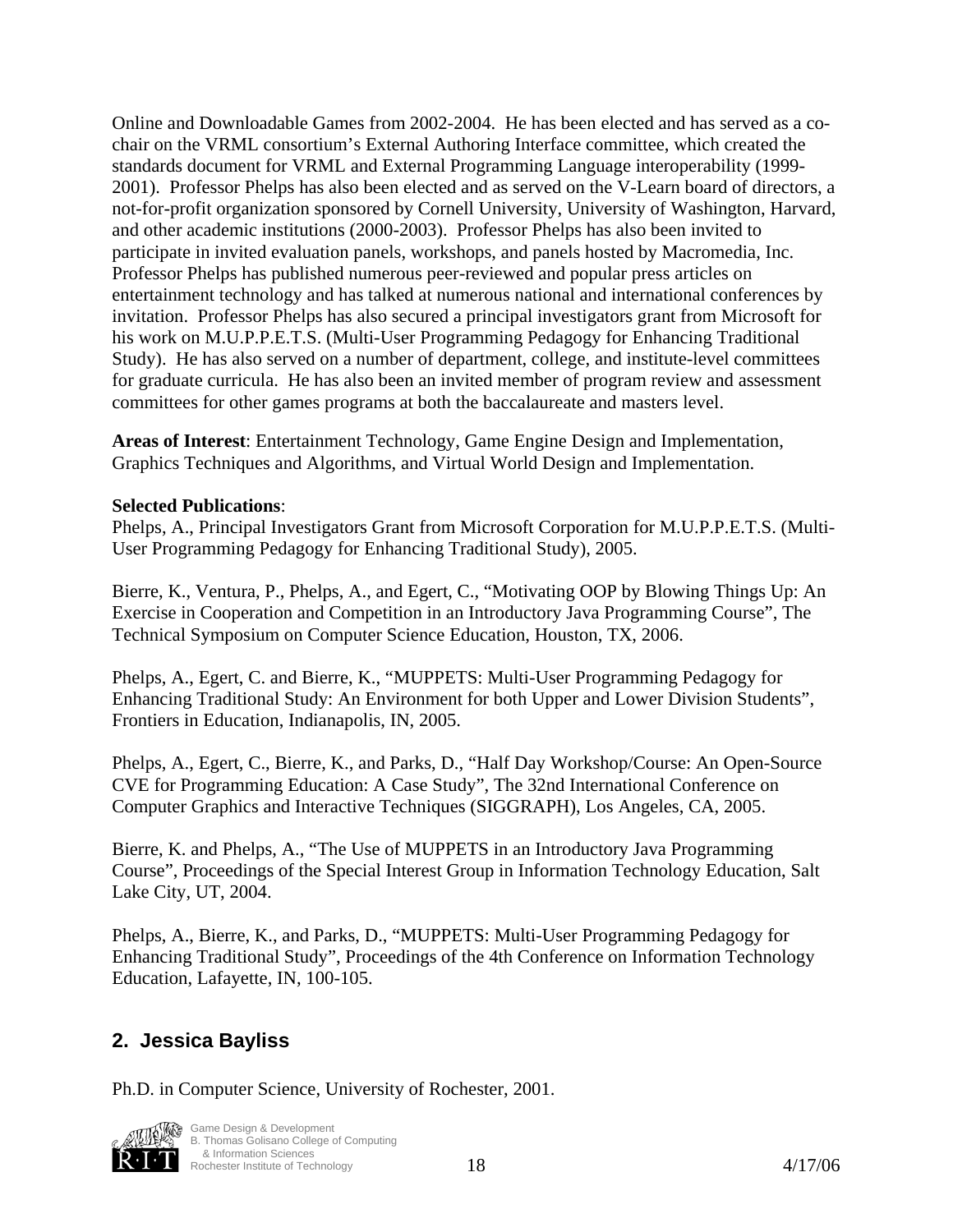**Areas of Interest**: Artificial Intelligence, Alternative Computer Interfaces, and Agents in Computer Games.

#### **Selected Publications**:

Bayliss, J., Microsoft Corporation Computer Game Production Curriculum Award for \$80,000 for a project entitled Reality and Programming Together (RAPT), 2004-2005.

Bayliss, J. and Inverso, S., "Automatic Error Correction Using P3 Response Verification for a Brain-Computer Interface", HCI International, In Press, 2005.

Bayliss, J., Inverso, S., and Tentler, A., "Changing the P300 Brain Computer Interface", Cyberpsychology, 7(6), 2004.

Bayliss, J., "The Use of the P3 Component of the Evoked Potential for Control in a Virtual Apartment", Brain-Computer Interfaces for Communication and Control 2nd International Meeting, 2002.

#### **3. Christopher Egert**

Ph.D. in Computer Science and Engineering, University at Buffalo (SUNY), 2003. Minor in Media Study.

**Areas of Interest**: "Edutainment" Games and Online Play, Computer Mediated Communication, Computing Education through Multimedia Experiences, Distributed Systems, Desktop Virtual Reality, Agent Design, Application of Media Theory, and Computer-Human Interaction.

#### **Selected Publications**:

Bierre, K., Ventura, P., Phelps, A., and Egert, C., "Motivating OOP by Blowing Things Up: An Exercise in Cooperation and Competition in an Introductory Java Programming Course", The Technical Symposium on Computer Science Education, Houston, TX, 2006.

Phelps, A., Egert, C. and Bierre, K., "MUPPETS: Multi-User Programming Pedagogy for Enhancing Traditional Study: An Environment for both Upper and Lower Division Students", Frontiers in Education, Indianapolis, IN, 2005.

Decker, A., Haydanek, S., and Egert, C., "When Objects Collide: Abstractions over Common Physics Problems for Capstone Projects in CS1", Eastern Conference of the Consortium for Computing Sciences in Colleges, 2005.

Phelps, A. and Egert, C., "Educational Practices for Technology Students in Entertainment Domains", American Society for Engineering Education St. Lawrence Section Conference, Binghamton, NY, 2005.

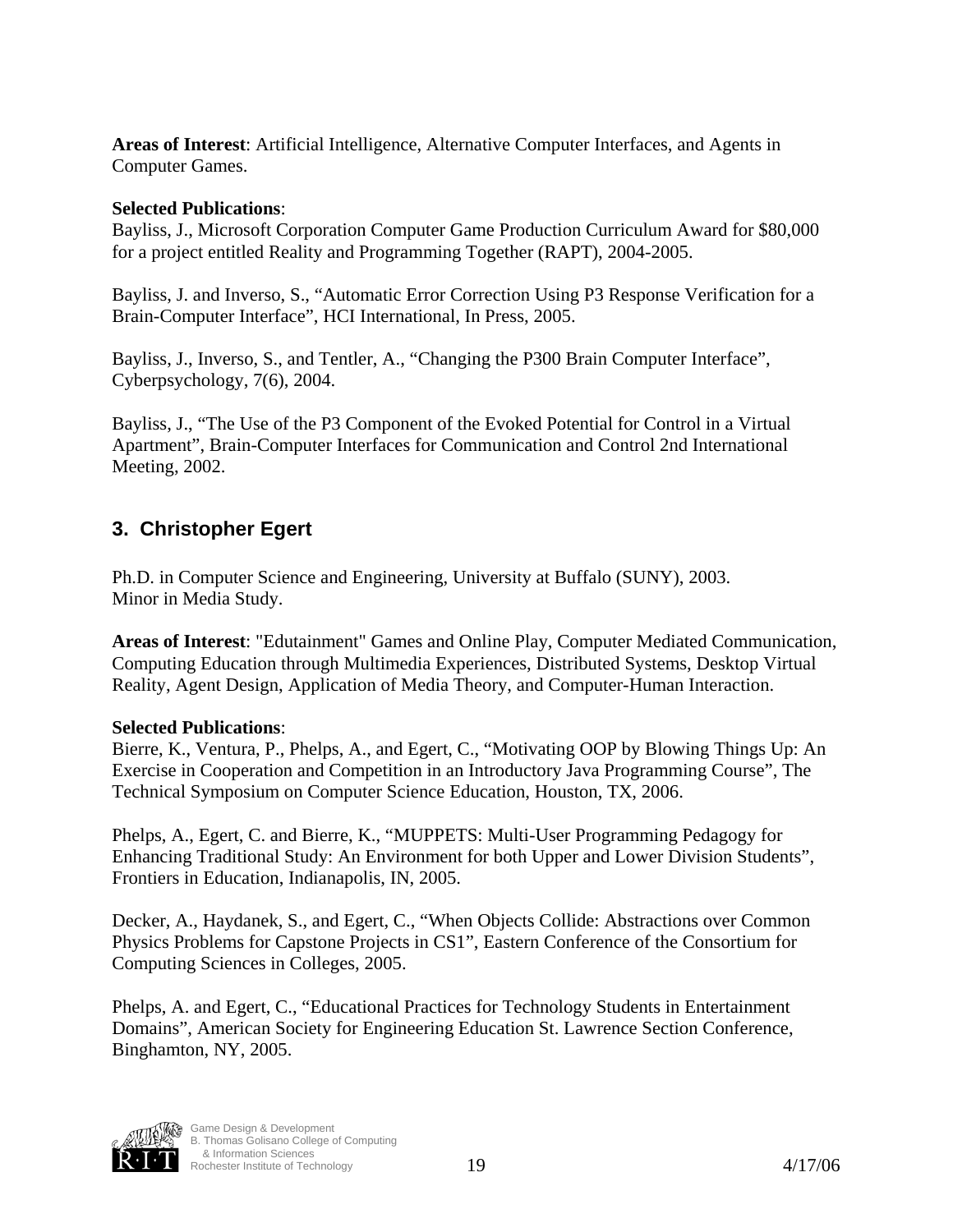Phelps, A., Egert, C., Bierre, K., and Parks, D., "Half Day Workshop/Course: An Open-Source CVE for Programming Education: A Case Study", The 32nd International Conference on Computer Graphics and Interactive Techniques (SIGGRAPH), Los Angeles, CA, 2005.

#### **4. Joseph Giegel**

D.Sc. in Computer Science, George Washington University, 2000.

**Areas of Interest**: Computer Graphics, Multimedia, and Virtual Theatre.

#### **Selected Publications**:

Geigel, J. and Schweppe, M., " Virtual Theatre: A Collaborative Curriculum for Artists and Technologists", The 32nd Annual Conference on Computer Graphics and Interactive Techniques (Educators Program), Los Angeles, CA, 2005.

Geigel, J. and Schaller, N., "Using Photography as a Metaphor for Teaching Image Synthesis", Computers and Graphics, 29(1), pp. 257-265, 2005.

Geigel, J. and Schweppe, M., "Theatrical Storytelling in a Virtual Space", Proceedings of the 1st ACM workshop on Story representation, Mechanism and Context, New York, NY, ACM Press, 39-46, 2004.

Geigel, J. and Loui, A., "Automatic Album Page Layout Using Genetic Algorithms for Electronic Albuming", Proceedings of Electronic Imaging, 2001.

## **5. Stephen Jacobs**

M.A. in Media Studies, New School for Social Research, 1988. Graduate Coursework in Animation at RIT.

Professor Jacobs has been editor, contributing editor, or publisher for a number of popular press publications related to the games industry, including Gadget Boy Gazette, CNET Consumer Electronics' Future Tech Television 2.0, and Television Business International. Professor Jacobs has also engaged in freelance writing for popular publications such as Wired, and Fast Forward. He has served as a multimedia content designer and an "edutainment" game consultant for companies such as Anabasis Software, Discerning Nature, Binney and Smith, as well as Harbortown games from 1995-2003. Along with popular press publications, Professor Jacobs has also been the creator, producer, and director of a popular regional radio show, "What the Tech", which aired on public radio in Rochester from 2002-2005. Professor Jacobs success in the popular press has translated into numerous media placements (quotes and commentary in nationally recognized media outlets) and invited talks. Professor Jacobs has been a chapter contributor and chapter editor for two Charles River Media books. Professor Jacobs is also involved in the International Game Developer's Association Games Writers SIG, and has published nationally in this venue.

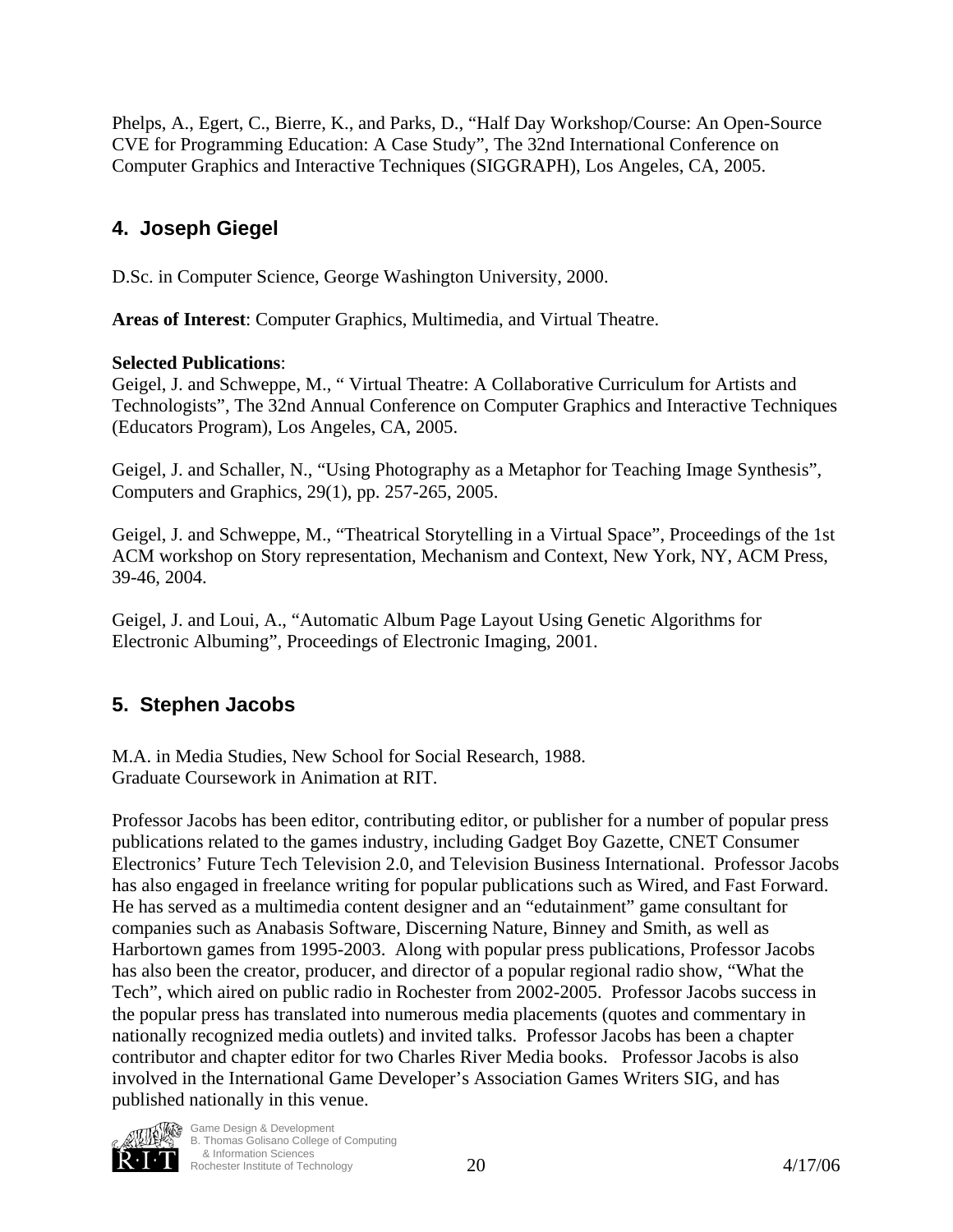**Areas of Interest**: Social and Cultural Theories of Game Play and Interactivity, Media Theory Design Document Development, Narrative Structure Development for Games, History of Games and Entertainment Technology, and Human Factors.

#### **Selected Publications**:

Jacobs, S., "The Basics of Narrative for Games", Game Writing: Narrative Skills for Video Games, Chapter Contributor, Charles River Media, Pending Publication.

Jacobs, S., "Writesizing", Game Developer, 2004.

Jacobs, S. "What The Tech!", Radio Show for Public Radio, 2002-2005.

Prof. Jacobs makes many appearances, provides press comments, and writes popular press articles for issues pertaining to the games industry as well as narrative and story for entertainment technologies.

#### **6. Marla Schweppe**

M.A. in Art Education, The Ohio State University, 1984.

Professor Schweppe is the Director of Visualization within the College of Imaging Arts and Sciences at the Rochester Institute of Technology. She has been the Art Gallery Chair for the ACM SIGGRAPH 1999 conference, and a committee member for the ACM SIGGRAPH in 1992 and 1994. She has served as a reviewer or juror for SIGGRAPH from 1996-1998, 2000-2003. She has also reviewed USDOE FIPSE grants and has served as a NY Foundation for the Arts Computer Art panelist in 2003. She has had dozens of publications and exhibits in peer-reviewed venues.

**Areas of Interest**: Computer Graphics Design, Modeling, Lighting, Shading, Character Animation, and Content Creation Practices.

#### **Selected Publications**:

Schweppe, M, CEIS University Technology Showcase, Entertainment Technology: Digital Visualization, 2004

Geigel, J. and Schweppe, M., "Theatrical Storytelling in a Virtual Space", Proceedings of the 1st ACM workshop on Story representation, Mechanism and Context, New York, NY, ACM Press, 39-46, 2004.

Schweppe, M., "An Animator's Perspective on Animating Cloth", In Cloth Modeling and Animation, Breen, D. and House, D. (Eds.), AK Peters, Ltd., 2000

Art Gallery Chair, SIGGRAPH 1999 International Conference, ACM.



 $\frac{21}{4/17/06}$ Game Design & Development B. Thomas Golisano College of Computing & Information Sciences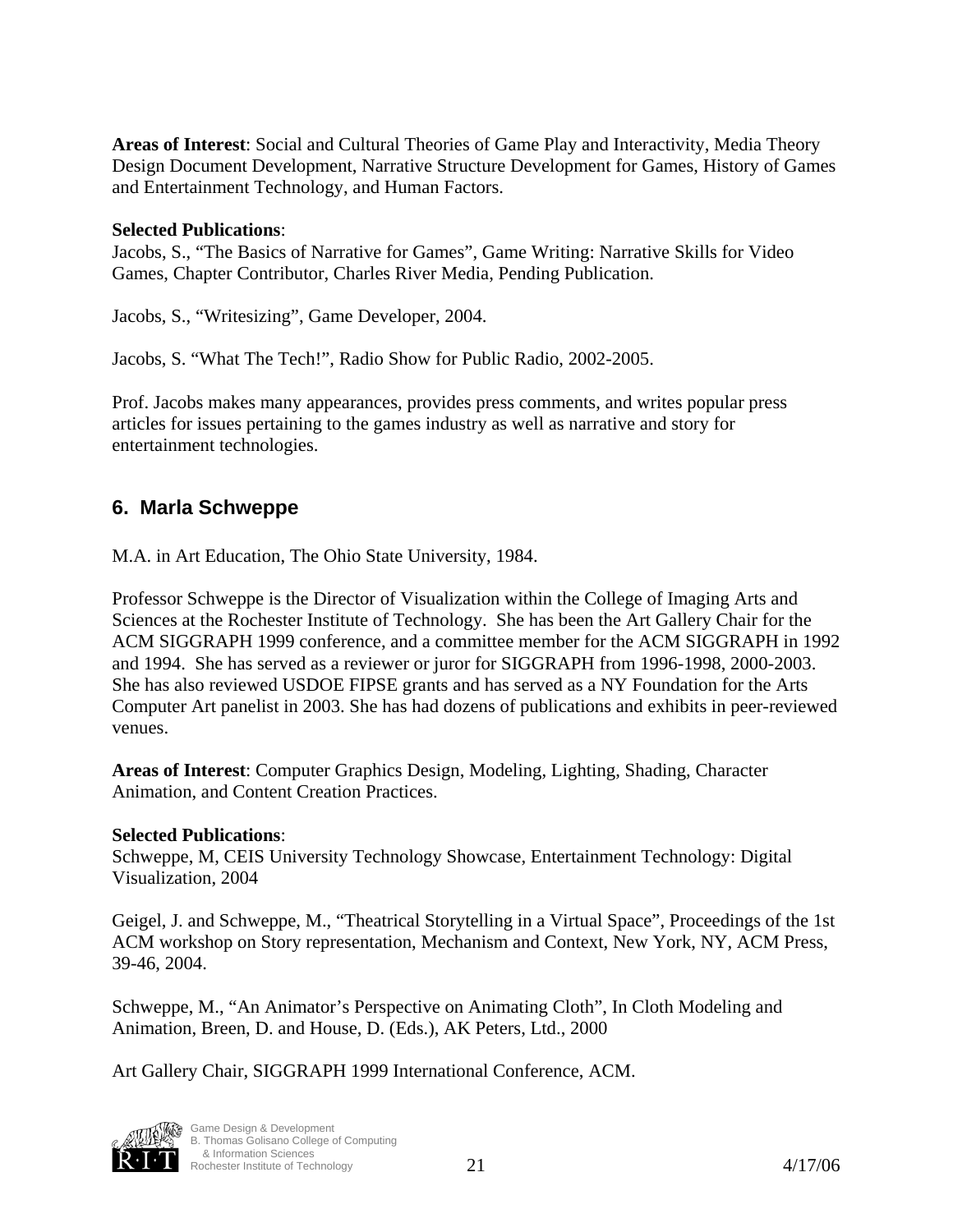- Association for Computing Machinery. (2005a). Sigchi home page. Retrieved August 18, 2005, from http://www.sigchi.org
- Association for Computing Machinery. (2005b). Siggraph home page. Retrieved August 18, 2005, from http://www.siggraph.org
- Bass, D. (2005). Microsoft aims for video game heights, *Seattle Pi / Bloomberg News*: Bloomberg News. Retrieved October 1, 2005 from http://seattlepi.nwsource.com/business/214593\_msftgames05.html.
- Capps, M., McDowell, P., & Zyda, M. (2001). A future for entertainment-defense research collaboration. *IEEE Computer Graphics and Applications, 21*(1), 27-33.
- Charles River Media. (2005). Journal of game development home page. Retrieved August 18, 2005, from http://www.jogd.com/
- CMP. (2005). Game developers conference home page. Retrieved August 18, 2005, from http://www.gdconf.com
- CMU. (2005). Carnegie mellon entertainment technology center home page. Retrieved August 18, 2005, from http://www.etc.cmu.edu/
- Cornell. (2005). Game design initiative at cornell home page. Retrieved August 18, 2005, from http://www.cs.cornell.edu/projects/game/
- CRIC. (2002). Playing with the future: Development and directions in computer gaming. Retrieved August 18, 2005, from http://les1.man.ac.uk/cric/gamerz/Default.htm
- D'Errico, R. A. (2005, September 2). Early in the game: Rpi creates video game major*. The Business Review*.
- DiRGA. (2005). Digital games research association home page. Retrieved August 18, 2005, from http://www.dirga.org
- Entertainment Software Association. (2005). 2005 essential facts about the computer and video game industry. Retrieved August 15, 2005, from http://www.theesa.com/files/2005EssentialFacts.pdf
- FIEA. (2005). Florida interactive entertainment academy home page. Retrieved August 29, 2005, from http://fiea.ucf.edu/shield/showpage.php?page\_id=1
- Flanagan, M. (2002). Hyperbodies, hperknowledge: Women in games, women in cyberpunk and strategies of resistance. In M. Flanagan & A. Booth (Eds.), *Reload: Rethinking women + cyberculture* (pp. 425-454). Cambridge, MA: The MIT Press.
- Flanagan, M. (2003). "next level": Women's digital activism through gaming. In G. Liestol, A. Morrison & T. Rasmussen (Eds.), *Digital media revisited* (pp. 359-388). Cambridge, MA: The MIT Press.

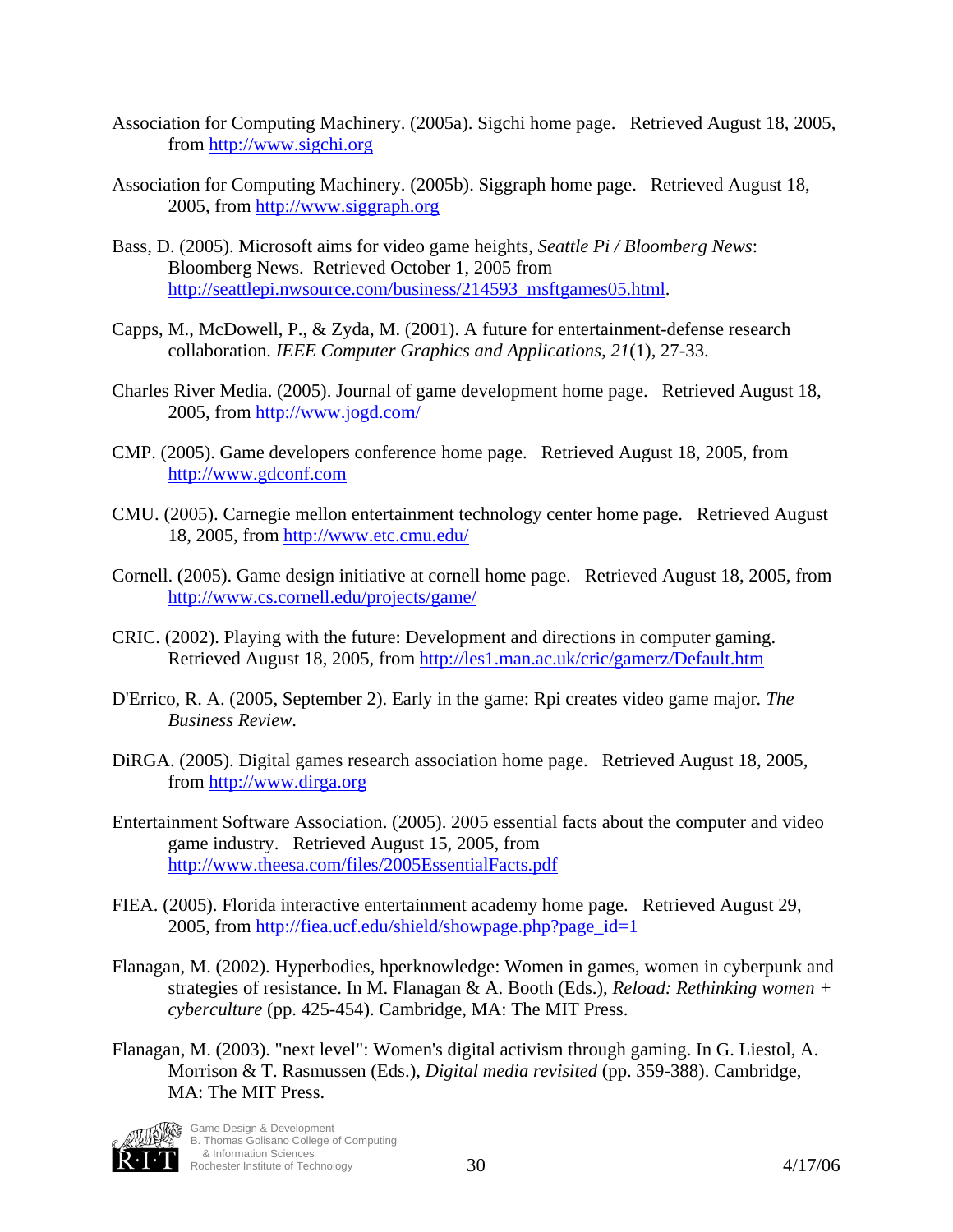- Flanagan, M. (2005). Mary flanagan home page. Retrieved August 10, 2005, from http://www.maryflanagan.com
- Gamasutra. (2005). School finder web page. Retrieved August 15, 2005, from http://www.gamasutra.com/php-bin/companies.php3?cat=153138
- Game Studies. (2005). Game studies home page. Retrieved August 18, 2005, from http://www.gamestudies.org
- George Mason University. (2005). George mason university department of art and visual technology home page. Retrieved August 18, 2005, from http://www.avt.gmu.edu/departments/digitalarts.htm
- Georgia Tech. (2005a). Experimental game lab home page. Retrieved August 18, 2005, from http://egl.gatech.edu/
- Georgia Tech. (2005b). Information design and technology home page. Retrieved August 18, 2005, from http://idt.lcc.gatech.edu/
- Hoekstra, K. (2000). Getting a job in the game development industry. Retrieved August 18, 2005, from http://www2.ravensoft.com/getajob.htm
- Holsen, L. M. (2004, April 10). Out of hollywood, rising fascination with video games*. New York Times*.
- Horswill, I. (2005). Ian horswill's home page. Retrieved August 18, 2005, from http://www.cs.northwestern.edu/~ian
- Hunter College. (2005). Hunter college department of film and media studies home page. Retrieved August 10, 2005, from http://filmmedia.hunter.cuny.edu
- IAGER. (2005). Iager home page. Retrieved August 18, 2005, from http://www.iager.org/
- ICT. (2005). Institute for creative technologies home page. Retrieved August 18, 2005, from http://www.ict.usc.edu/disp.php
- IEEE Press. (2005). Ieee computer graphics and applications home page. Retrieved August 18, 2005, from http://www.computer.org/portal/site/cga/index.jsp
- IGDA. (2003). Igda academic events gdc academic summit 2003. Retrieved August 18, 2005, from http://www.igda.org/academia/events.php
- IGDA. (2005). International game developers association home page. Retrieved August 18, 2005, from http://www.igda.org
- IGDA Education Committee. (2003). Igda curriculum framework: The study of games and game development. Retrieved August 15, 2005, from http://www.igda.org/academia/IGDA\_Curriculum\_Framework\_Feb03.pdf

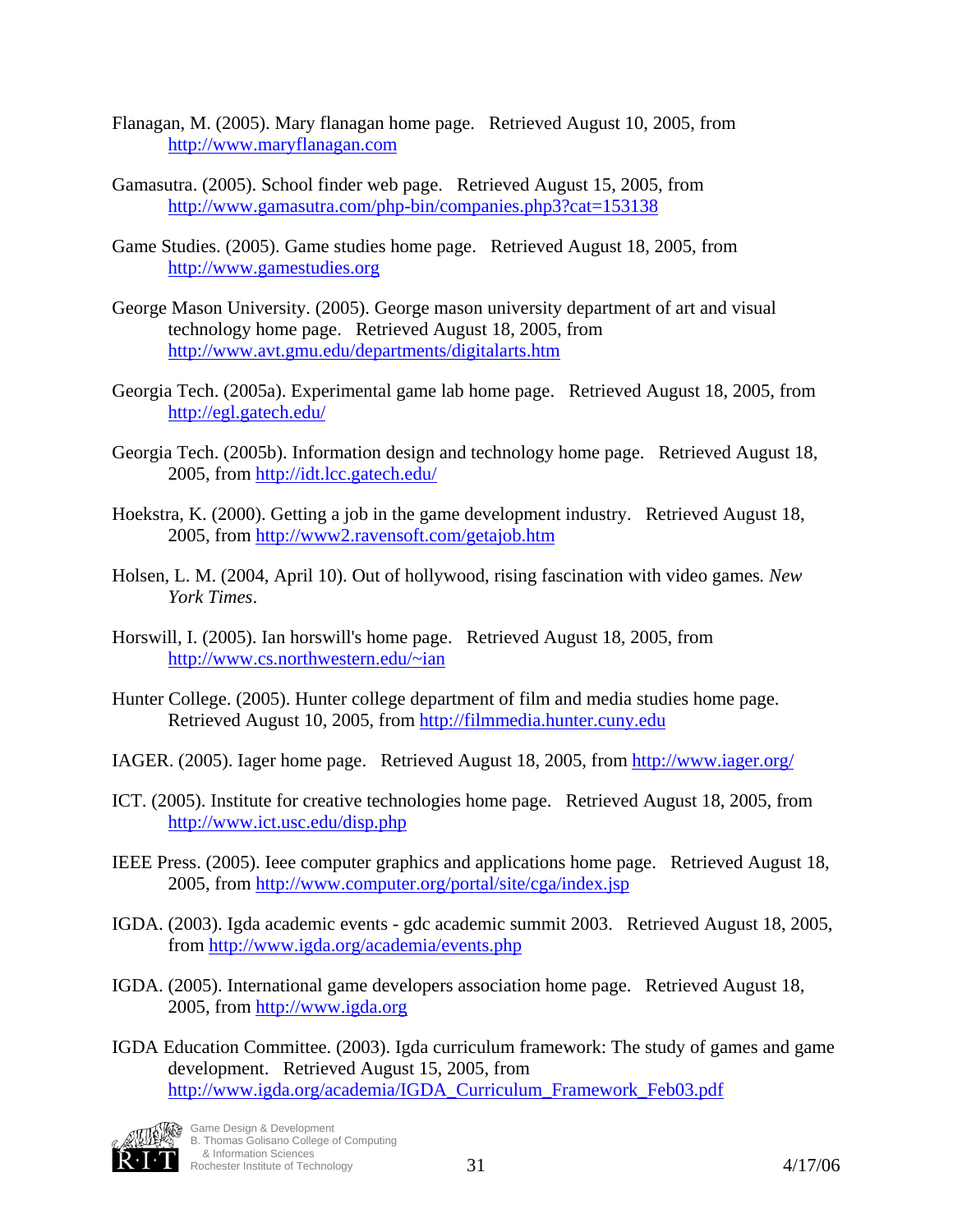- ITU. (2005). Center for computer games research home page. Retrieved August 18, 2005, from http://game.itu.dk/
- IUP. (2005). Applied media and games simulation center. Retrieved August 18, 2005, from http://www.coe.iup.edu/amsgc/index.html
- Laird, J. E. (2005). John e. Laird's home page. Retrieved August 18, 2005, from http://ai.eecs.umich.edu/people/laird/
- Mencher, M. (2002). *Get in the game! Careers in the games industry*. New York: New Riders Publishing.
- Microsoft Corporation. (2004). Computer game production curriculum 2004 awards. Retrieved August 10, 2005, from http://research.microsoft.com/ur/us/fundingopps/Gaming\_curriculumRFP\_awards.aspx
- Northwestern University. (2005). Interactive entertainment group home page. Retrieved August 18, 2005, from http://www.cs.northwestern.edu/research/groups/ieg/
- Olsen, J. (2004). 2003 game development salary survey. Retrieved August 18, 2005, from http://www.gamasutra.com/features/20040211/olsen\_01.shtml
- Plunkett Research. (2005). Entertainment and media industry statistics: Entertainment and media industry overview. Retrieved August 15, 2005, from http://www.plunkettresearch.com/entertainment/entertainment\_statistics\_1.htm
- PricewaterhouseCoopers. (2005a). Global entertainment and media outlook: 2005-2009 (excerpt). Retrieved August 15, 2005, from http://www.pwc.com/extweb/industry.nsf/docid/6bb1d7b2f2463e1885256ce8006c6ed6?o pendocument&vendor=none
- PricewaterhouseCoopers. (2005b). Online game market. Retrieved August 15, 2005, from http://www.google.com/url?sa=t&ct=res&cd=18&url=http%3A//www.pwc.com/images/ outlook2005/OnlineGameMarketUS.pdf&ei=tDj-QqXGL9C4apyd9Es
- Purdue University. (2005). Purdue university computer graphics technology home page. Retrieved August 18, 2005, from http://www.tech.purdue.edu/Cgt/
- Rabin, S. (2005). *Introduction to game development*. Hingham, MA: Charles River Media.
- RPI. (2005). Rensselaer polytechnic institute game study minor home page. Retrieved August 18, 2005, from http://www.rpi.edu/dept/hss/igsm/IGame/gamestudies.htm
- SCAD. (2005). Savannah college of art and design interactive design and game development home page. Retrieved August 18, 2005
- Serious Games Initiative. (2005). Serious games initiative home page. Retrieved August 15, 2005, from http://www.seriousgames.org/